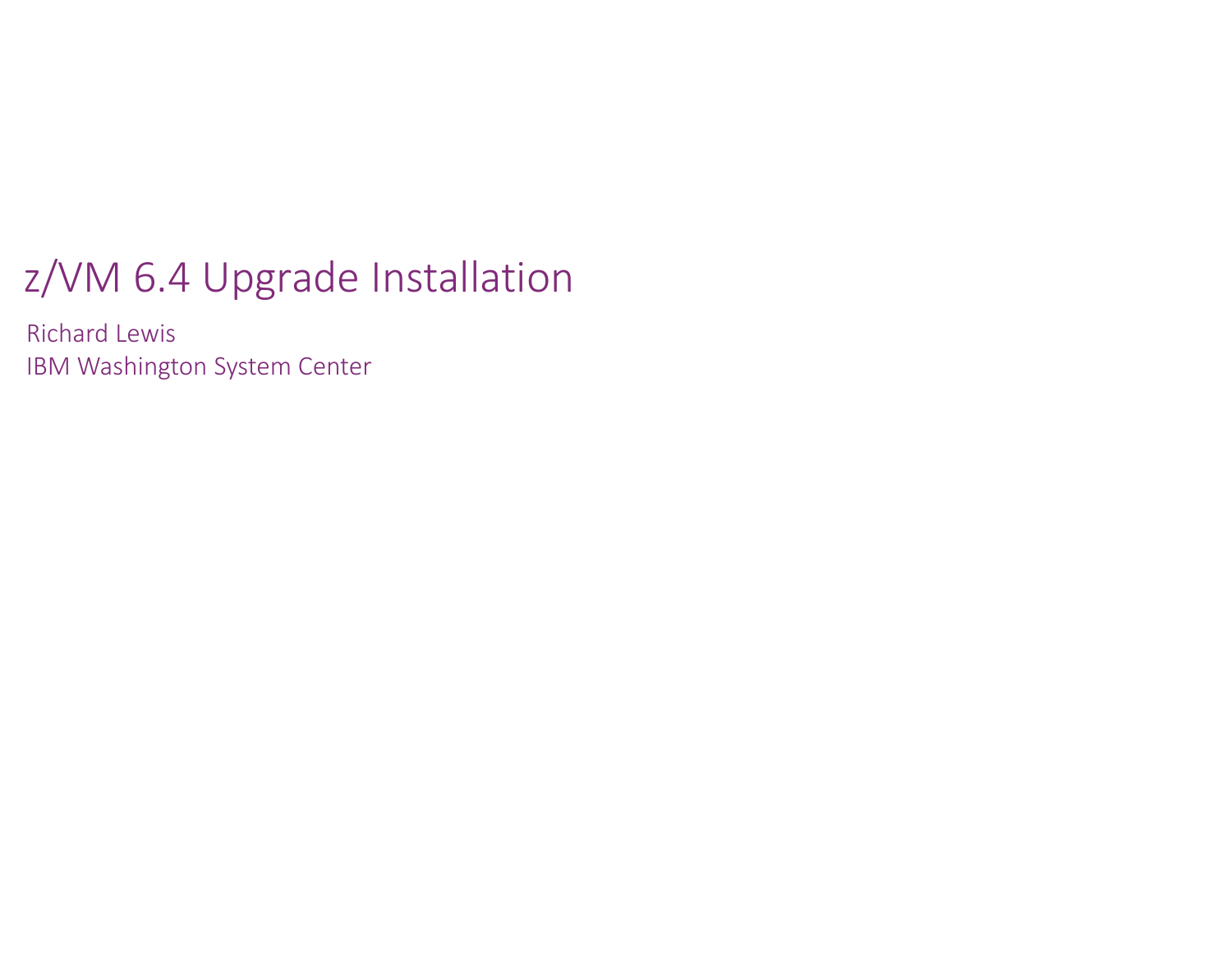#### Trademarks

#### **The following are trademarks of the International Business Machines Corporation in the United States and/or other countries.**

| APPN*                                         | GDPS*                                     | POWERPC*                           | Virtual Image Facility       |
|-----------------------------------------------|-------------------------------------------|------------------------------------|------------------------------|
| $CICS*$                                       | Geographically Dispersed Parallel Sysplex | PR/SM                              | Virtualization Engine        |
| $DB2*$                                        | HiperSockets                              | Processor Resource/Systems Manager | VisualAge*                   |
| <b>DFSMSMVS</b>                               | HyperSwap                                 | <b>OMF</b>                         | VM/ESA*                      |
| DFSMS/VM*                                     | IBM*                                      | RACF*                              | VSE/ESA                      |
| <b>DirMaint</b>                               | <b>IBM</b> eServer                        | Resource Link                      | VTAM*                        |
| Distributed Relational Database Architecture* | IBM logo*                                 | <b>RMF</b>                         | WebSphere*                   |
| DRDA*                                         | <b>IBMlink</b>                            | RS/6000*                           | z/Architecture               |
| e-business logo*                              | Language Environment*                     | $S/390*$                           | $z/OS^*$                     |
| <b>ECKD</b>                                   | MQSeries*                                 | S/390 Parallel Enterprise Server   | $z/VM^*$                     |
| Enterprise Storage Server*                    | Multiprise*                               | System 370                         | z/VSE                        |
| Enterprise Systems Architecure/390*           | On demand business logo                   | System 390*                        | zSeries*                     |
| ESCON*                                        | OS/390*                                   | System z                           | zSeries Entry License Charge |
| FICON*                                        | Parallel Sysplex*                         | System z9                          |                              |
| GDDM*                                         | Performance Toolkit for VM                | Tivoli*                            |                              |
| * Registered trademarks of IBM Corporation    | POWER5                                    | Tivoli Storage Manager             |                              |
|                                               |                                           | TotalStorage*                      |                              |

#### **The following are trademarks or registered trademarks of other companies.**

Java and all Java-related trademarks and logos are trademarks of Sun Microsystems, Inc., in the United States and other countries

Linux is a trademark of Linus Torvalds in the united States and other countries..

UNIX is a registered trademark of The Open Group in the United States and other countries.

Microsoft, Windows and Windows NT are registered trademarks of Microsoft Corporation in the United States and other countries.

\* All other products may be trademarks or registered trademarks of their respective companies.

#### **Notes**:

Performance is in Internal Throughput Rate (ITR) ratio based on measurements and projections using standard IBM benchmarks in a controlled environment. The actual throughput that any user will experience will vary dependin considerations such as the amount of multiprogramming in the user's job stream, the I/O configuration, the storage configuration, and the workload processed. Therefore, no assurance can be given that an individual user wil

IBM hardware products are manufactured from new parts, or new and serviceable used parts. Regardless, our warranty terms apply.

All customer examples cited or described in this presentation are presented as illustrations of the manner in which some customers have used IBM products and the results they may have achieved. Actual environmental costs a performance characteristics will vary depending on individual customer configurations and conditions.

This publication was produced in the United States. IBM may not offer the products, services or features discussed in this document in other countries, and the information may be subject to change without notice. Consult y IBM business contact for information on the product or services available in your area.

All statements regarding IBM's future direction and intent are subject to change or withdrawal without notice, and represent goals and objectives only.

Information about non-IBM products is obtained from the manufacturers of those products or their published announcements. IBM has not tested those products and cannot confirm the performance, compatibility, or any other cl related to non-IBM products. Questions on the capabilities of non-IBM products should be addressed to the suppliers of those products.

Prices subject to change without notice. Contact your IBM representative or Business Partner for the most current pricing in your geography.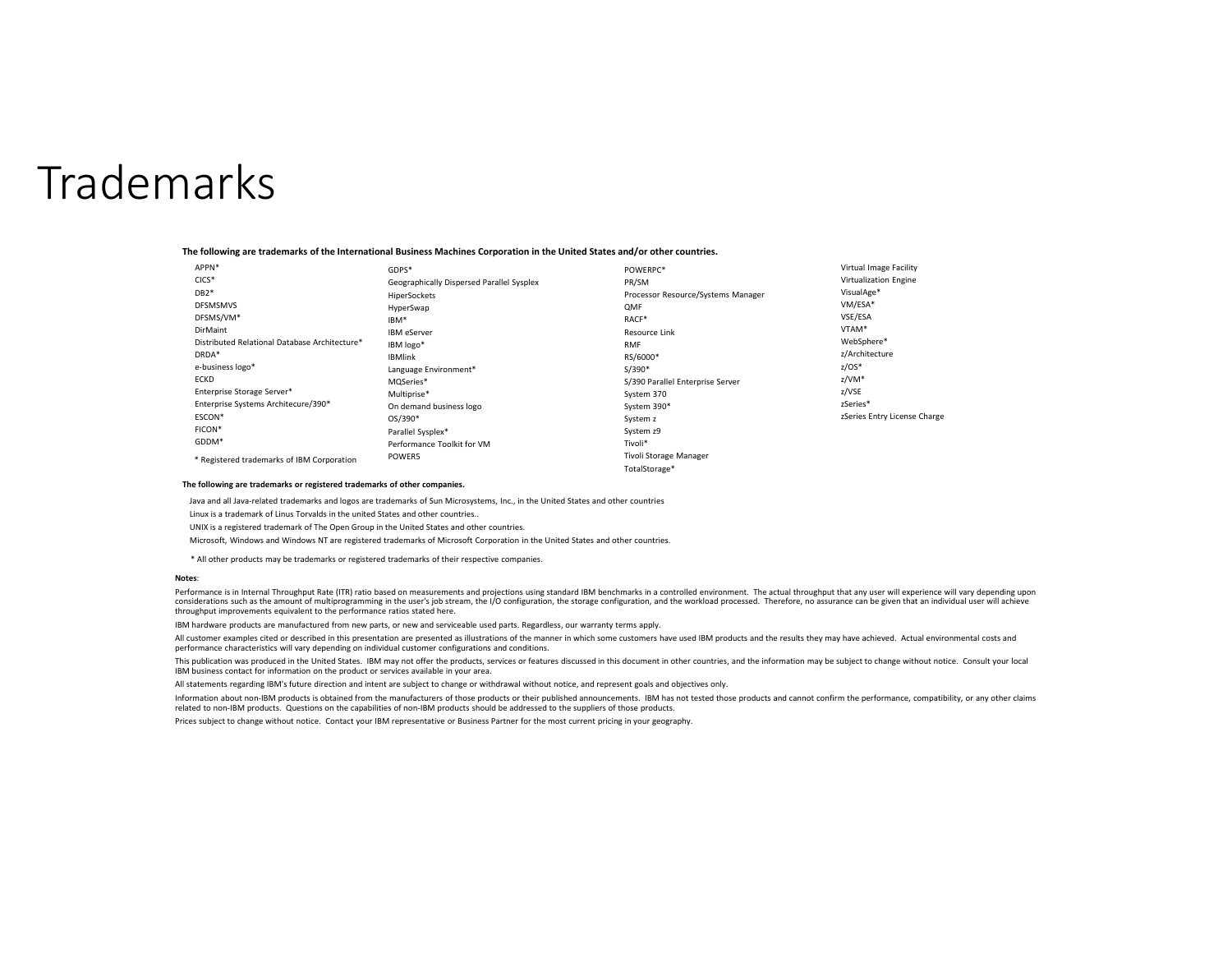#### Agenda

- New installation option introduced with z/VM 6.3
- What are the objectives
- What is different
- Planning
- Stage 1
- Stage 2
- Finish Upgrade Installation
- Mixed Clusters
- Summary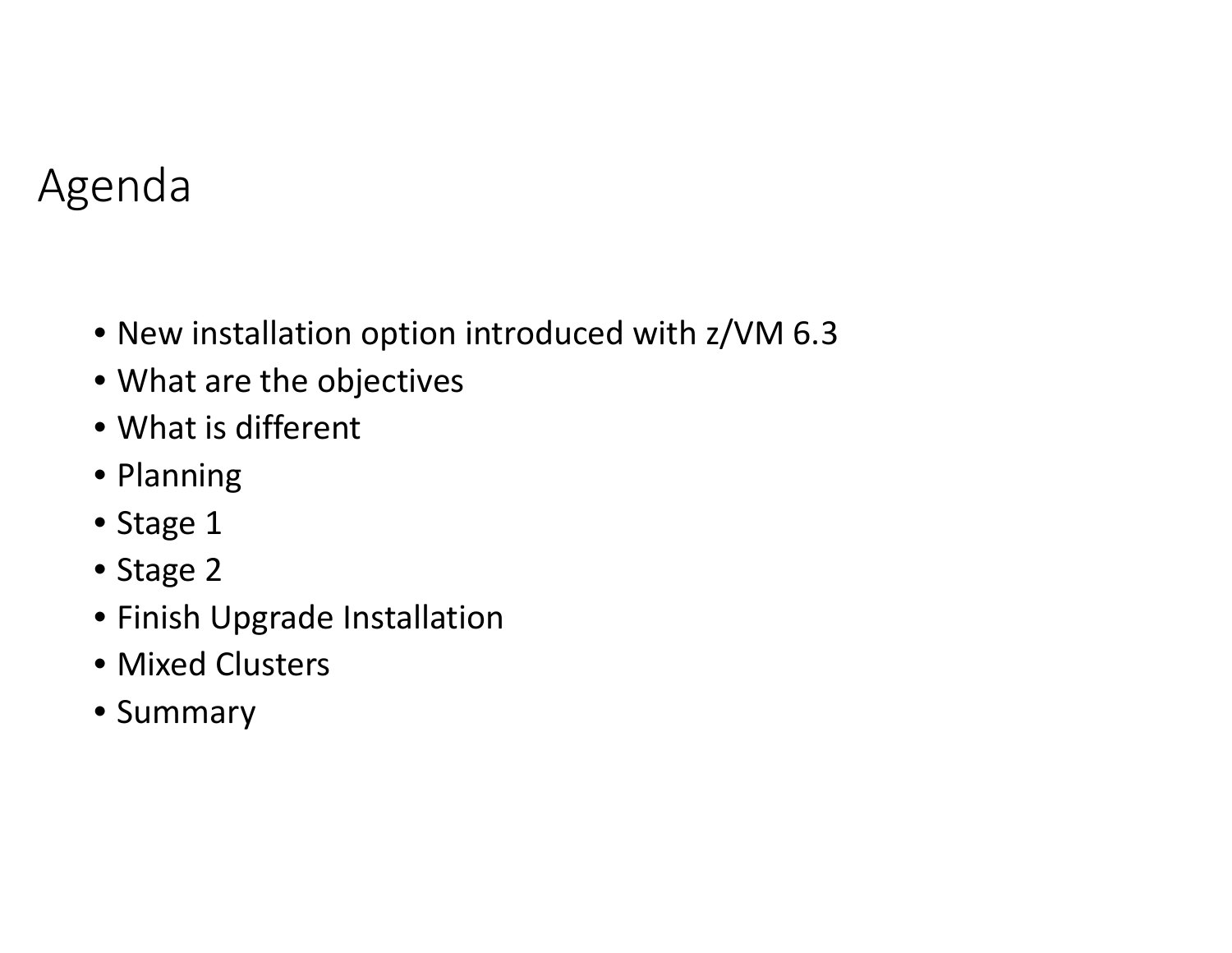#### New Installation Option with z/VM 6.3

- Upgrade Installation
	- Documented in Part 4 of the z/VM 6.4 Installation Guide (GC24-6246-02)
	- Only applies to upgrading from z/VM 6.2 or 6.3
		- Traditional methods apply for migrations from z/VM 5.4 or z/VM 6.1.
	- Restrictions
		- Must not have changed identity/subconfig definitions with user entries for all entries in the initial directory shipped by IBM
		- Must not have changed IBM supplied USER or IDENTITY names
		- Must not have changed IBM supplied minidisk addresses
		- Must not have moved IBM supplied minidisks to different virtual machine definitions
		- Must not have changed the default values in VMSESE PROFILE or VMFINS DEFAULTS
		- Upgrading from a mixed-release SSI cluster is not allowed.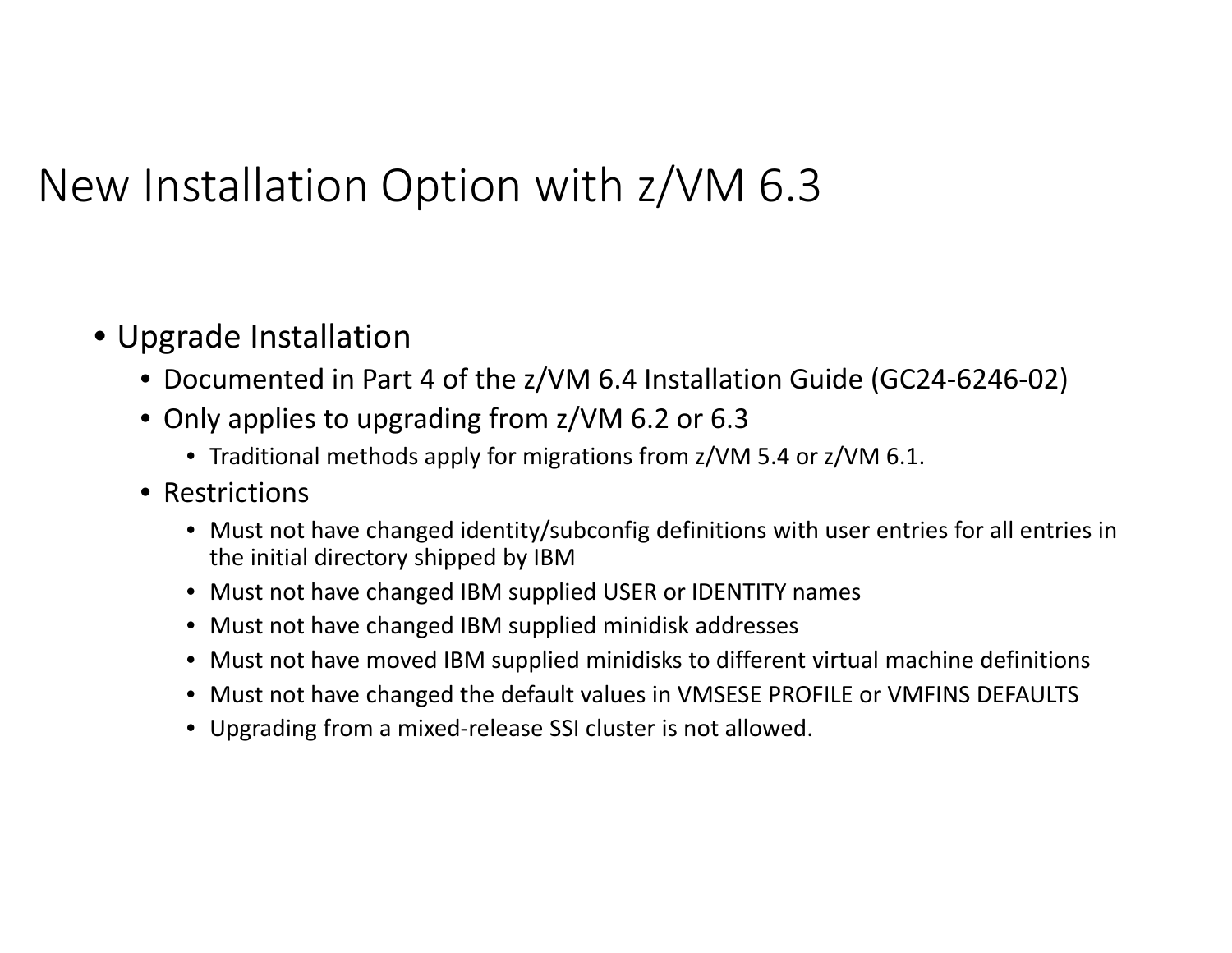#### Objectives of Upgrade Installation

- Upgrade a z/VM 6.2 or 6.3 system with minimal impact to the current running system.
	- No manual merge of directories
	- Add new userids to current system
	- Upgrade files on existing disks under VMSES control
	- Flag local modifications for review and customized files
- z/VM 6.4 Upgrade Installation with SSI Cluster
	- All members must be at z/VM 6.2 or all members must be at z/VM 6.3
- Support upgrading single members of an SSI cluster
- Support upgrading non-SSI systems
- Support notion of mixed SSI clusters
	- Where individual members of the cluster are at different levels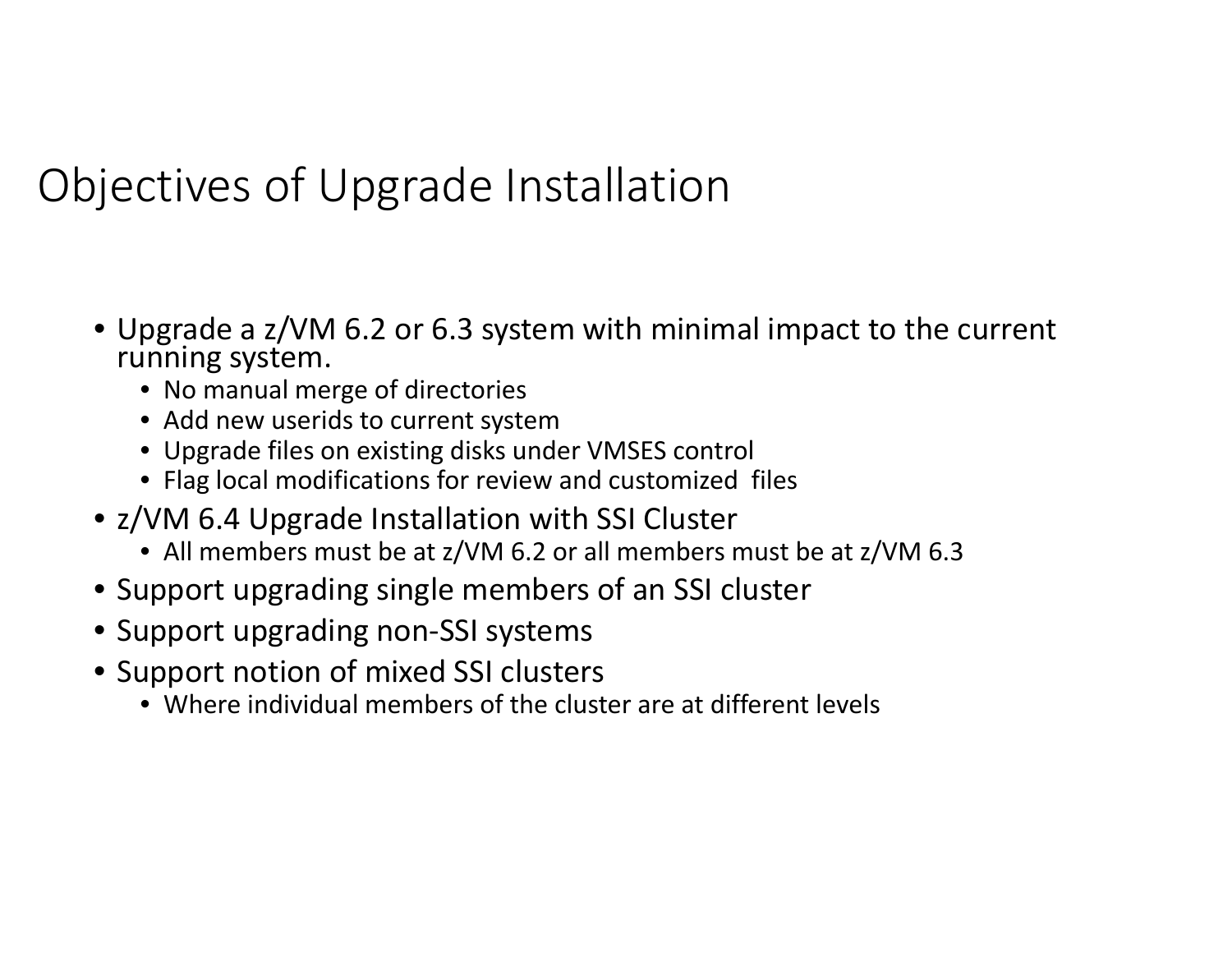DASD Volumes and Minidisks

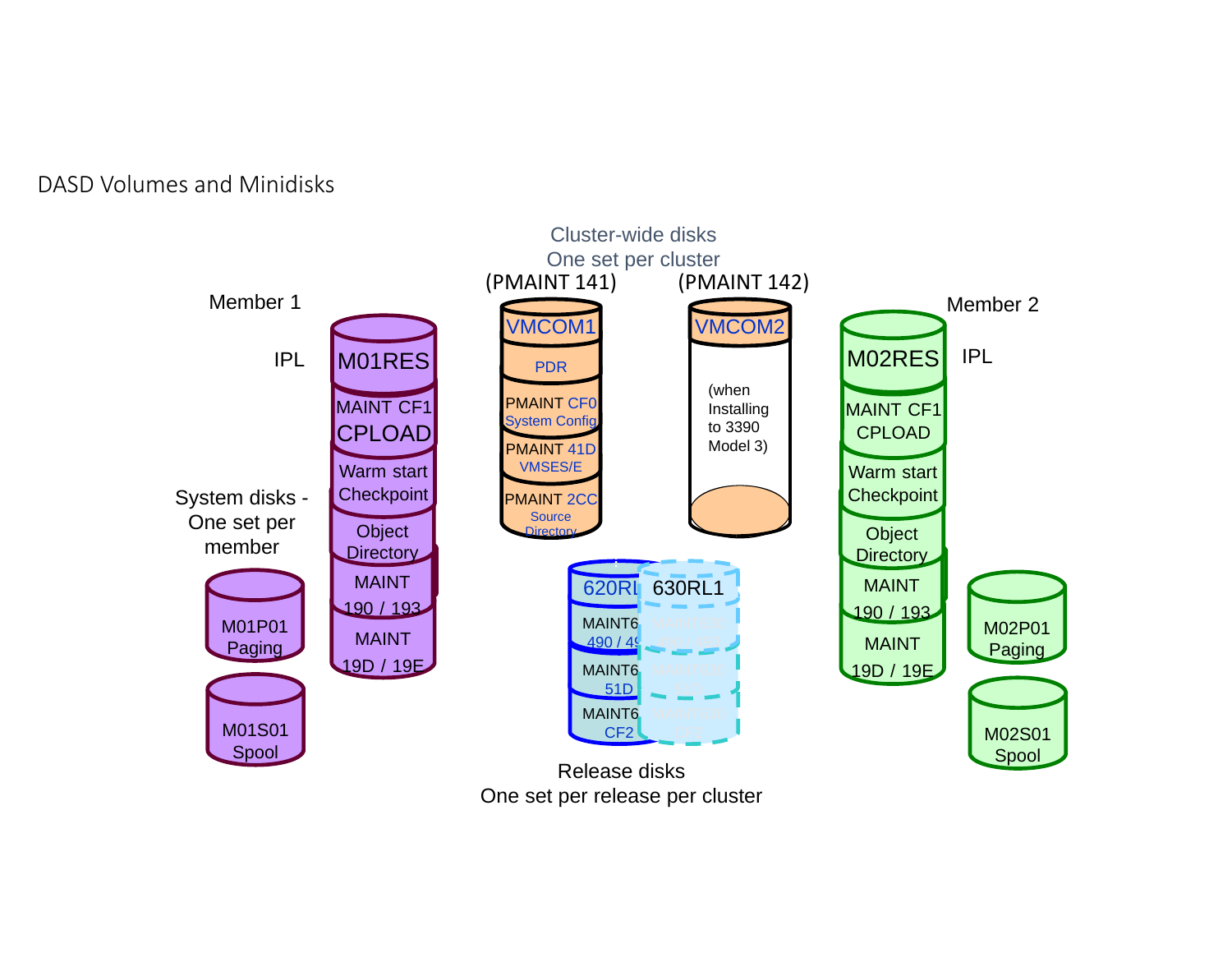What is Different?

- Traditional Migration Upgrade Installation
	- New release installed on separate volumes
	- Users and Data from current running system migrated to system running new release
	- IPL from new volumes
	- Keep old system around for backout
- - Install new release as temporary work system second level
	- Move new level of code to current system with minimal impact
	- Support upgrade of single member in a cluster
	- Create system backup for reversing upgrade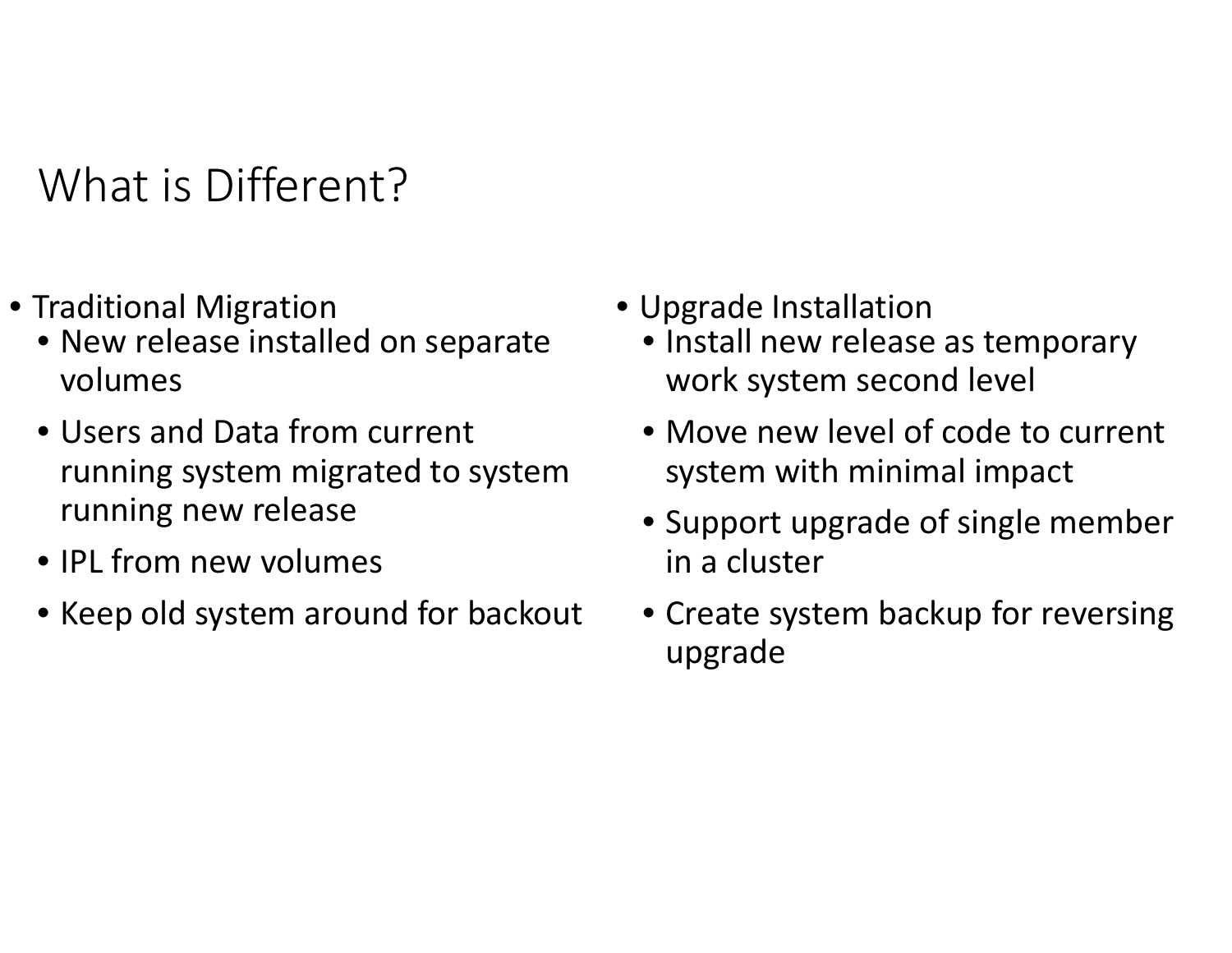# Workflow

- Plan and prepare
- Backup current system
- Install z/VM 6.4 work system from MIGMAINT userid
- Generate the stage1 changes file
- Execute stage1 changes
- Finish stage1 changes
	- This may involve reworking local modifications and reviewing the user directory, and ESM
- Backup current system again
- Generate the stage2 changes file
- Execute the stage2 changes
- Review SYSTEM CONFIG, USER DIRECT, and Upgrade Warning File
- Shutdown and IPL the upgraded system or member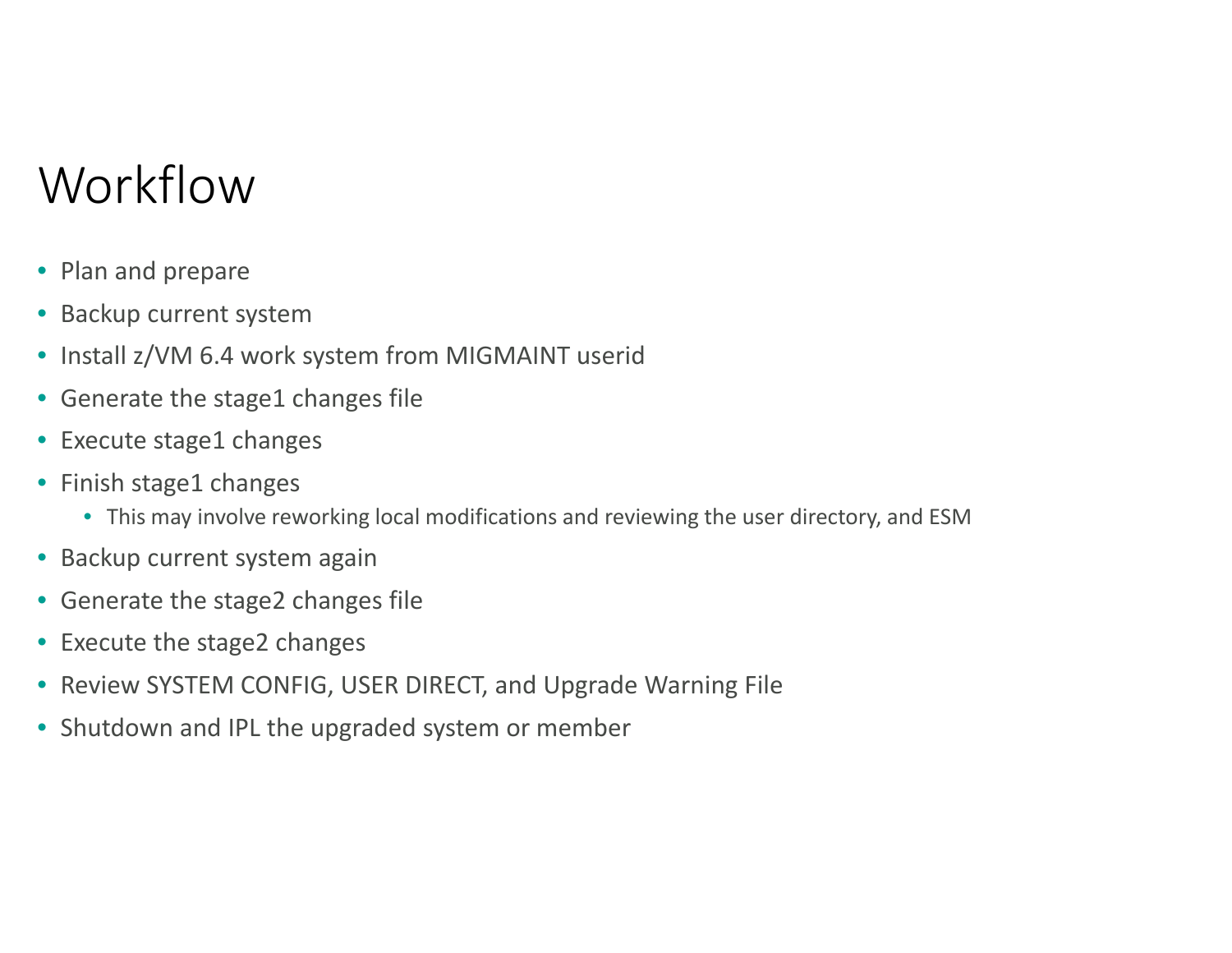# Planning

- Select installation media type. Supported types are:
	- Physical DVD
	- FTP server with access to content of DVD
	- CMS-formatted minidisk
- Review and Comply with Requirements
	- General
	- Hardware
		- 6.4 Architecture Level Set to z196/z114 or later
	- System Software
	- MIGMAINT
	- DVD Installation
	- Other System Requirements such as SFS space, directory and security managers
	- If service was begun on a member in the cluster, then all members must have completed put2prod before upgrade begins
	- IDENTIFY command must return a system name which matches the system being upgraded
	- If upgrading from 6.2 or 6.3 LE 6.2.0 APAR VM65718 must be applied before upgrading
	- If upgrading from 6.2 DirMaint APAR VM65297 must be applied before upgrading
	- If sharing RACF database with other z/OS or z/VM systems see RACF Program Directory for converting database templates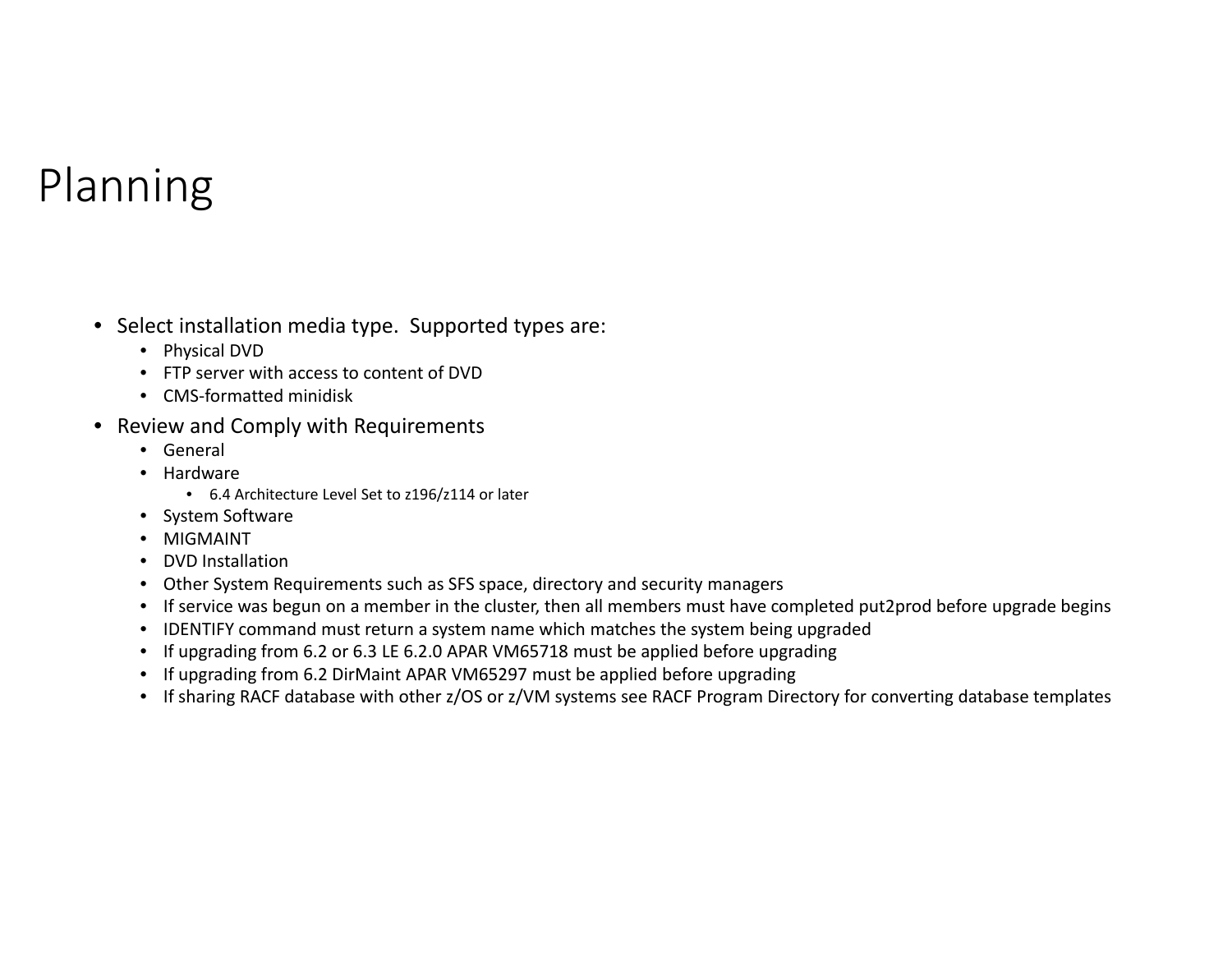# Planning (cont)

#### • Complete Worksheets

- Backup current system before beginning and before Stage2
- Note location of DVD content (ftp server information, CMS minidisk address)
- Edit user directory, or use a directory manager?
- Security manager active?
- Name and location of SYSTEM CONFIG file
- Products loaded into VMPSFS filepool?
- DASD type and model for work system
	- FBA 5 volumes if each is over 9.7, 6 volumes if each is under 9.7G
	- 3390-03 11 volumes (9 if all products loaded to SFS)
	- 3390-09 6 volumes
	- 3390-27 5 volumes (6.4 only)
- Additional member specific space
	- 3390 7,127 cylinders for 6.3 to 6.4, 7,147 for 6.2 to 6.4. Minimum 3390-09
	- FBA 10,262,880 FBA blocks for 6.3 to 6.4, 10,291,680 FBA blocks for 6.2 to 6.4
	- Space used for SMAPI worker machines (VSMGUARD, VSMWORK1, VSMWORK2, VSMWORK3 6.2 to 6.4 only), DTCVSW3,<br>DTCVSW4, TCPMAINT, PERFSVM, and OPNCLOUD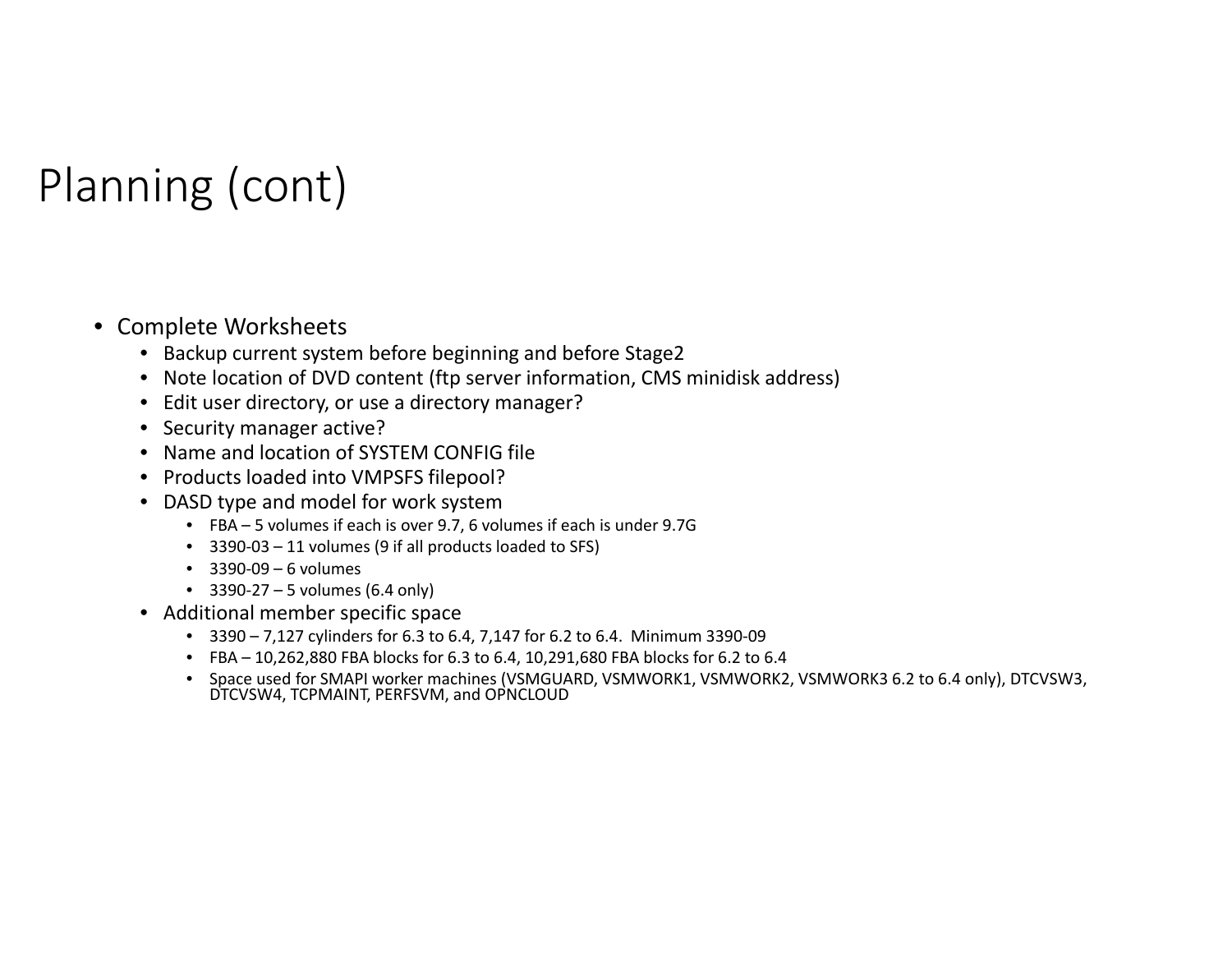# Planning (cont)

- Complete Worksheets (cont).
	- Allocate additional common space
		- Must allocate additional space on DASD type used for original z/VM 6.2 or z/VM 6.3 system
		- Only allocate this additional space for first member to be upgraded in a cluster
		- Make sure additional common space available to all members of cluster
		- 3390 need 212 additional cylinders for upgrade to z/VM 6.4
		- FBA 305,280 for upgrade to z/VM 6.4
		- Allocate this additional space on a volume that will be considered common if upgrading a non-SSI system (in anticipation of future conversion to SSI).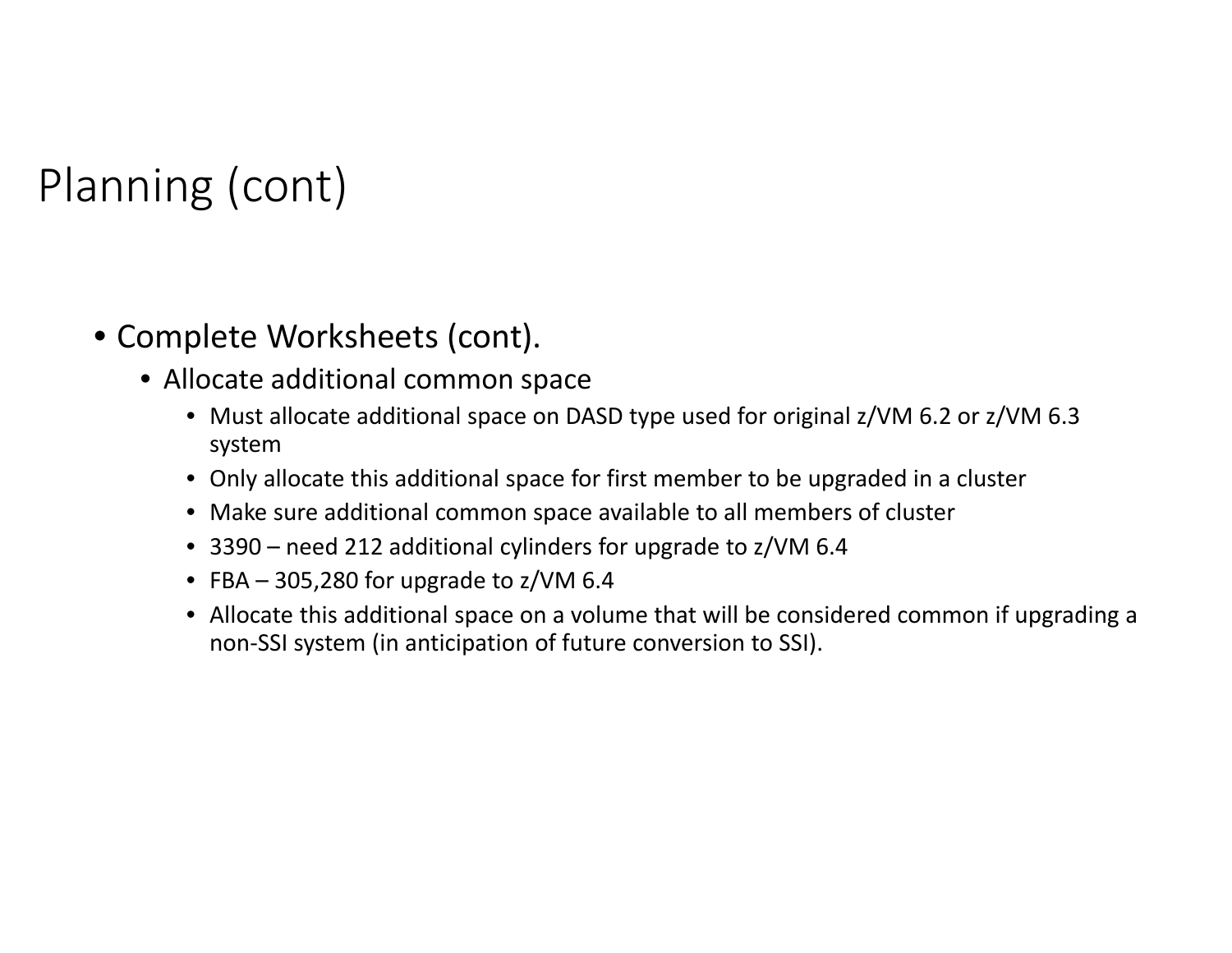#### Preparation

- On your existing z/VM 6.2 or z/VM 6.3 system
	- Make sure directory manager will allow MIGMAINT to make changes without specifying a password
		- For DIRMAINT ALLOW\_ASUSER\_NOPASS\_FROM= MIGMAINT \*
	- Make sure directory manager will support disk cleanup and disk operations
		- For DIRMAINT this is DISK\_CLEANUP= YES and DATAMOVE\_MACHINE= DATAMOVE \* \*
	- Make sure MIGMAINT is authorized to use directory manager
		- For DIRMAINT this is done by adding MIGMAINT to AUTHFOR CONTROL for both 140A and 150A command sets and ADGHMOPS classes.
	- Make sure MIGMAINT is able to link the MAINTvrm 4CC minidisk
	- Make sure all of the new volumes created during installation of the work system and the new space added to the z/VM 6.2 or 6.3 system is available for automatic minidisk allocation within your directory manager
		- For DIRMAINT this is done by adding REGION statements in EXTENT CONTROL for all volumes
	- Make sure directory manager excludes MAINT640 013\* overlap minidisks from free space calculations.
		- For DIRMAINT this is done by adding MAINT640 013\* to EXCLUDE section of EXTENT CONTROL
	- Format, label, allocate and attach to the z/VM 6.2 or 6.3 system, volumes designated as additional space allocated to current system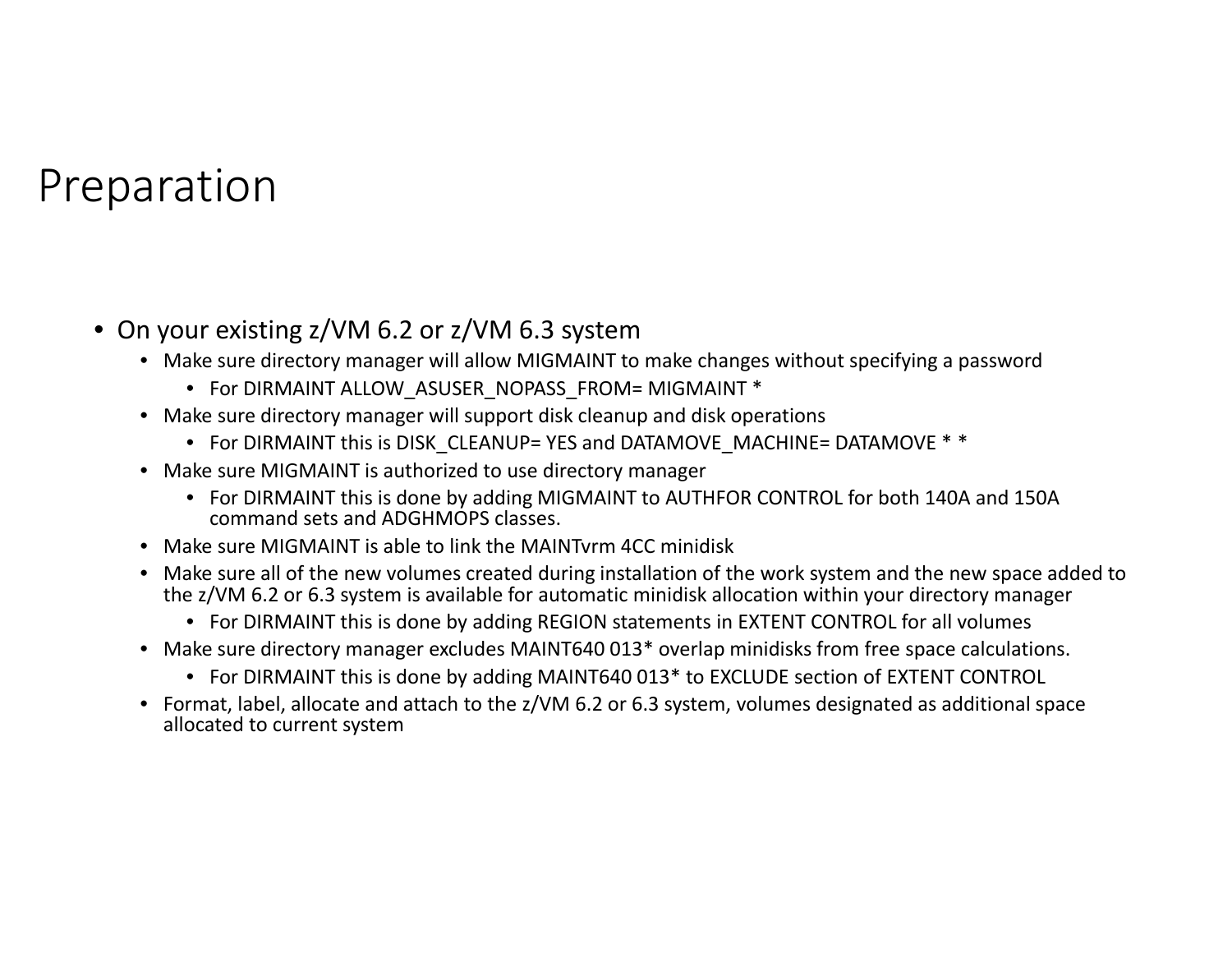#### Work System

- Load the install tools (instpipe along with pipe commands to load 2222 and DVDPRIME to load 24CC and 2CF0)
- $\bullet$ Run INSTPLAN with dvd and (UPGRADE
- Upgrade installation panels will be displayed
	- Different from the normal instplan panels
	- Display current z/VM 6.2 or 6.3 information
	- Prompt for license agreement for previously installed optional features that require 6.4 license also
	- Prompt for DASD type and size for installation of work system (DASD type will match DASD type for system being upgraded, e.g. 3390).
	- Specify location of SYSTEM CONFIG, how directory is maintained, and whether RACF or a different security manager is used
	- Specify labels and addresses for z/VM 6.4 work system
	- Specify label of DASD to be used for allocation of additional space on current system
		- Note: these volumes should be attached to the z/VM 6.2 or 6.3 system prior to proceeding)
- Attach DASD devices to be used for the z/VM 6.4 system to MIGMAINT
- •Execute INSTALL command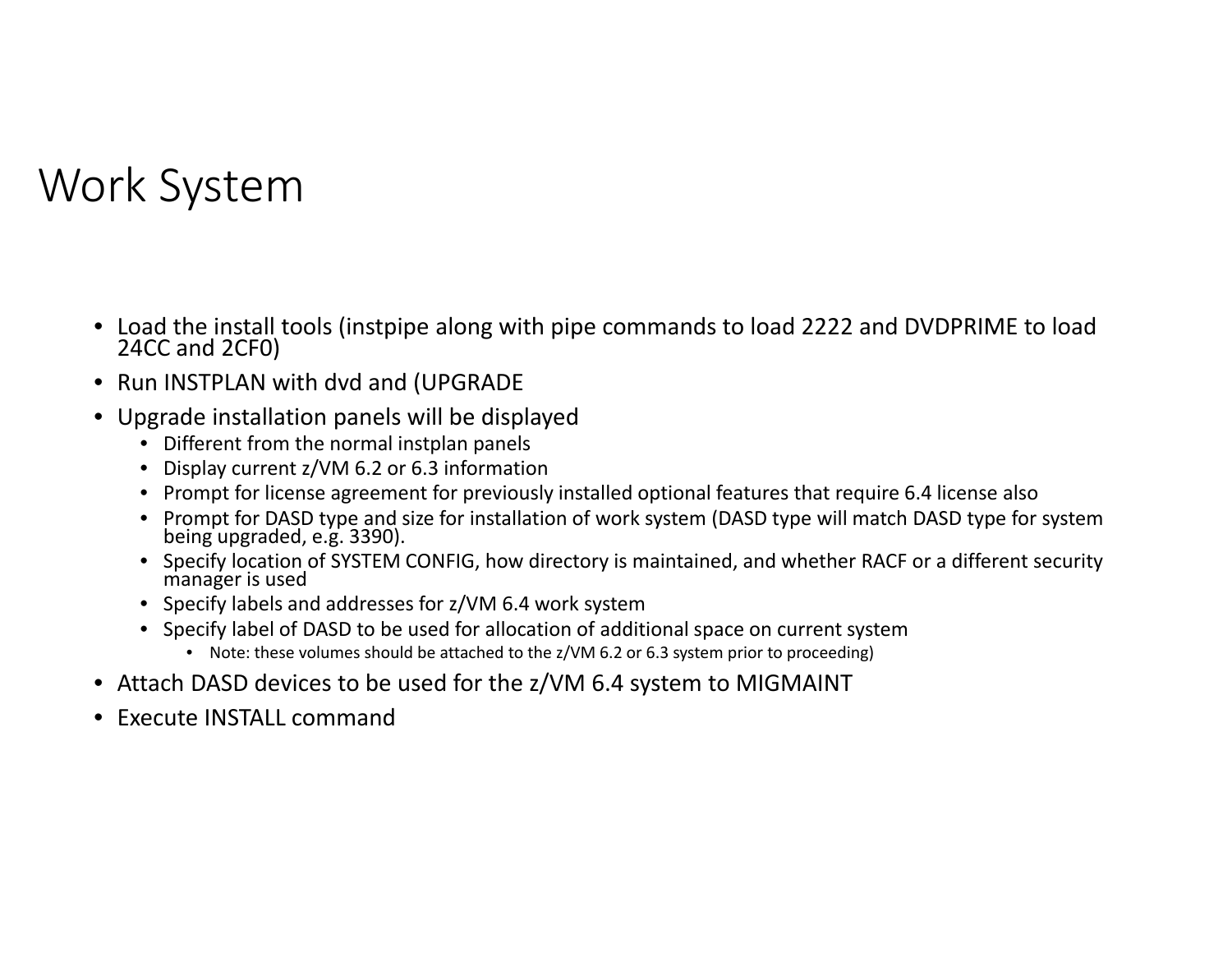#### Stage 1

- When the work system has been completely installed, the INSTALL EXEC will end
	- CP Shutdown command to shutdown the work system executed after prompt for GO satisfied
	- Enter IPL CMS to restore the CMS environment to MIGMAINT
	- The work system now exists on the DASD devices attached to MIGMAINT
- The upgrade process is automated and coordinated by a new EXEC named INSTUPGR
- INSTUPGR is used to generate a table of tasks to complete
- INSTUPGR may be used to execute the tasks, or you may choose to manually execute the tasks in the table by hand.
- At each stage, the PRIME option is used to instruct INSTUPGR to generate a table of tasks.
- Tables are written to MIGMAINT's 2CF0 minidisk
- Warnings issued by INSTUPGR while building the stage1 table will be displayed and written to<br>\$STAGE1\$ \$WRNFILE on MIGMAINT's 2CF0 minidisk
	- Review any warnings and resolve the problems before continuing
- Errors that occur are written to the INSTUPGR \$CONSLOG on MIGMAINT's 2CF0 minidisk.
	- If errors occur consult this file and resolve any errors before continuing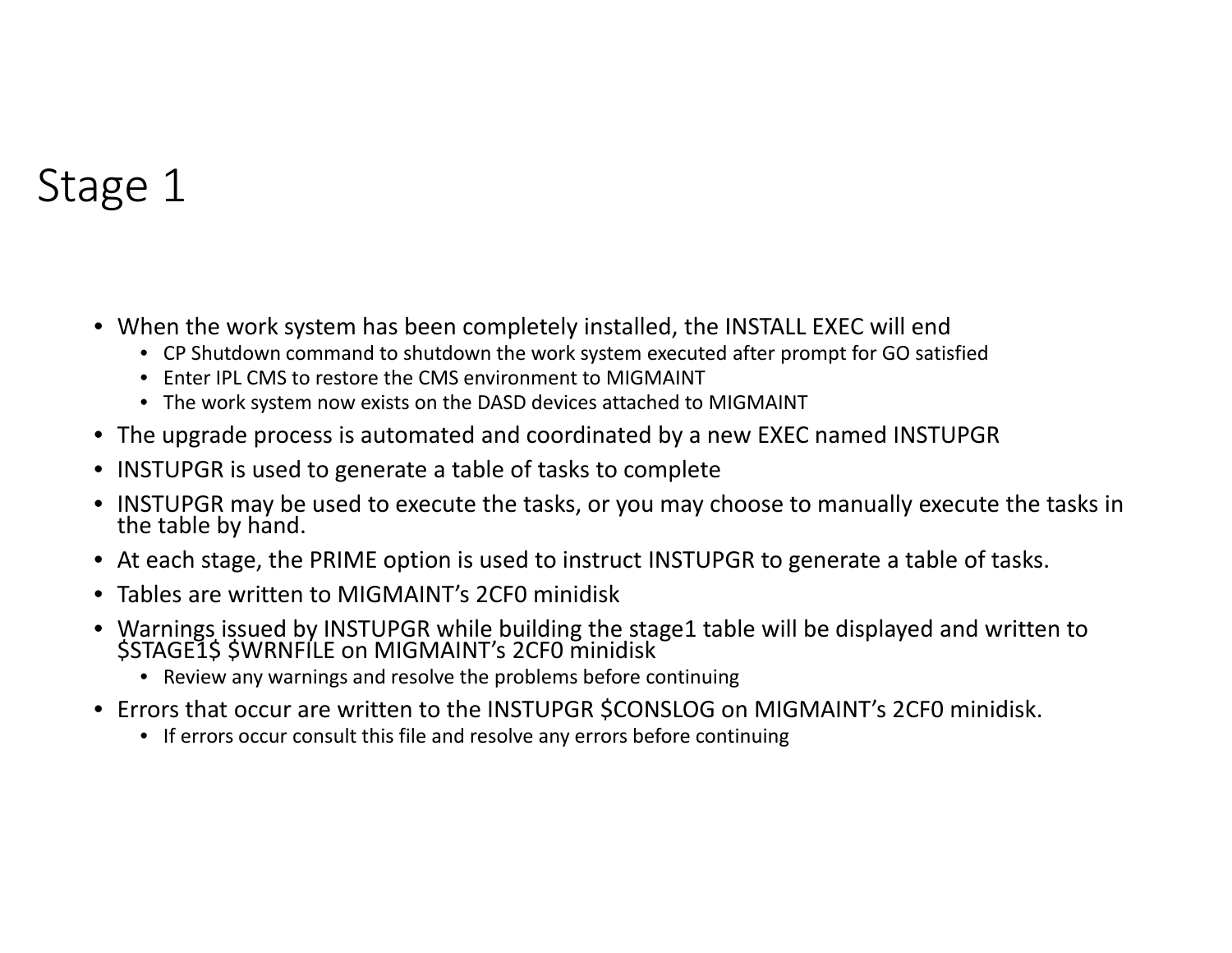# Stage 1 (Cont)

- The stage1 changes add new maintenance userids and updated versions of service and installation userids to your system
- Changes include:
	- Attaching the new release disks to the current system (e.g. 640RL1-3 for 3390-03)
	- Updating SYSTEM CONFIG to automatically attach these new volumes to the system during IPL
	- Add MAINT640 to the directory, and update links defined in the MAINT subconfig for this system to link to the<br>new MAINT640 disks
	- Add 6VMPTK40, 6VMRAC40, 6VMRSC40, 6VMTCP40, and 6VMDIR40
	- DDR minidisks for new 6VMDIR40 to the additional space volume designated during INSTPLAN
	- Update LINKs for current service machines to the new install and service userids (for example PERFSVM linking to 6VMPTK40 instead of 6VMPTK20, or 6VMPTK30)
	- Enable 6VMDIR40 on z/VM 6.2 or 6.3 system
	- Add enable records to SYSTEM CONFIG file
	- Add OPNCLOUD, DTCVSW3, and DTCVSW4 to current system
	- Add new minidisks and update directory entries for SMAPI Worker Servers along with other SMAPI environment changes (migrate from 6.2 only)
	- Enroll MAINT640 as ADMIN in shared filepool servers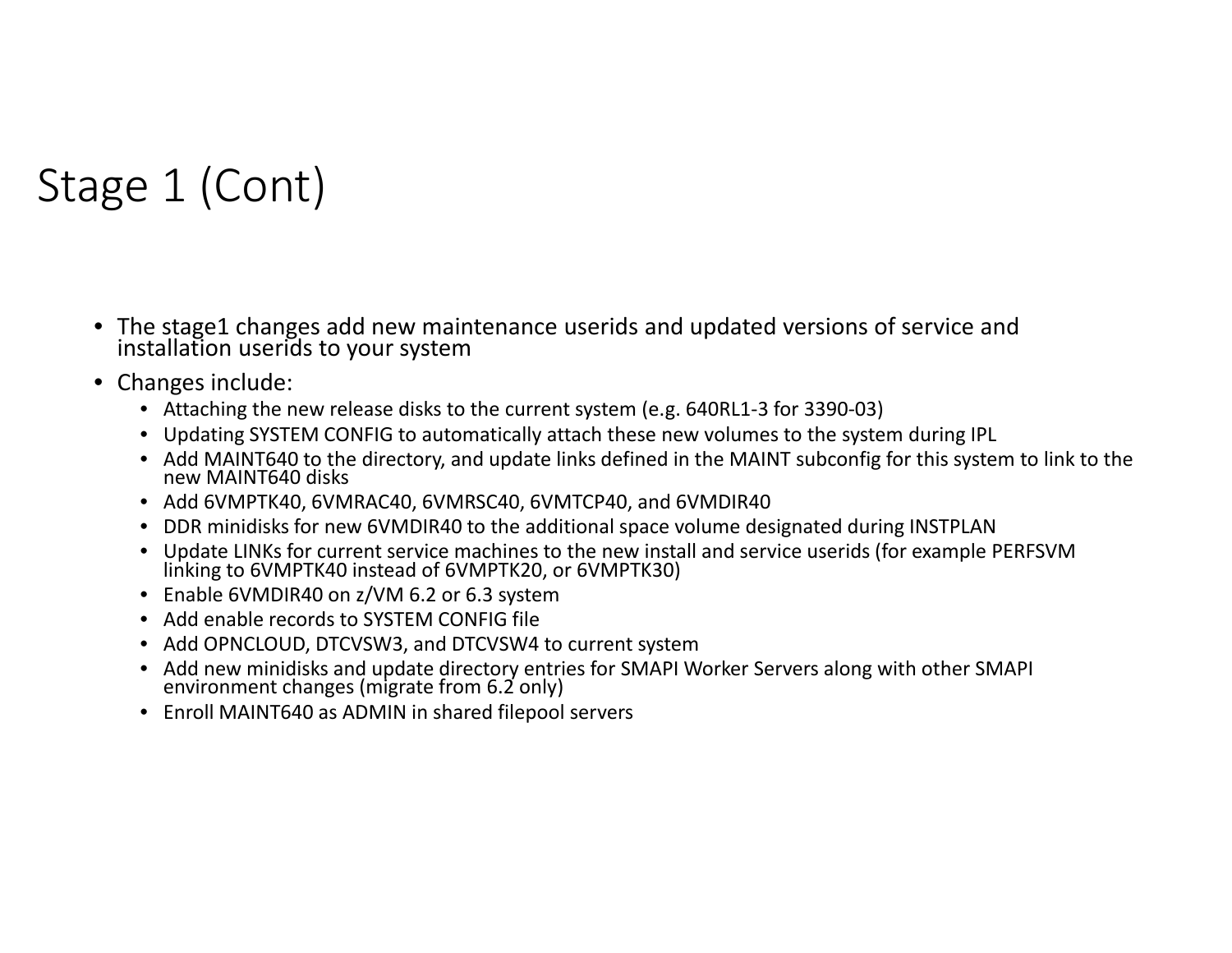# Stage 1 (Cont.)

- The stage 1 table is named \$STAGE1\$ \$TABLE\$ and it is stored on MIGMAINT's 2CF0
	- The table is an ordered list of actions to be taken against the current system.
	- Each entry is described by comments such that the change can be manually performed
- Execute the stage1 changes
	- Use INSTUPGR with the COMMIT option
		- INSTUPGR will generate a back out file that will allow you to reverse these changes
		- If a directory manager is being used that provides an exit to work with the IBM upgrade code the exit will be called to perform directory functions.
		- INSTUPGR is able to change the user direct file if you do not use a directory manager
	- Manually update your system with the stage1 changes
		- You must perform the changes in the order specified in the stage1 table
		- You will not have an automated back out capability
		- You must edit the stage1 table to mark each change as completed when you finish each change
	- Combination of automatic and manual changes
		- Perform the manual changes first and update the stage1 table
		- Run INSTUPGR with COMMIT to complete all changes not marked finished
		- Be careful of dependencies when following this path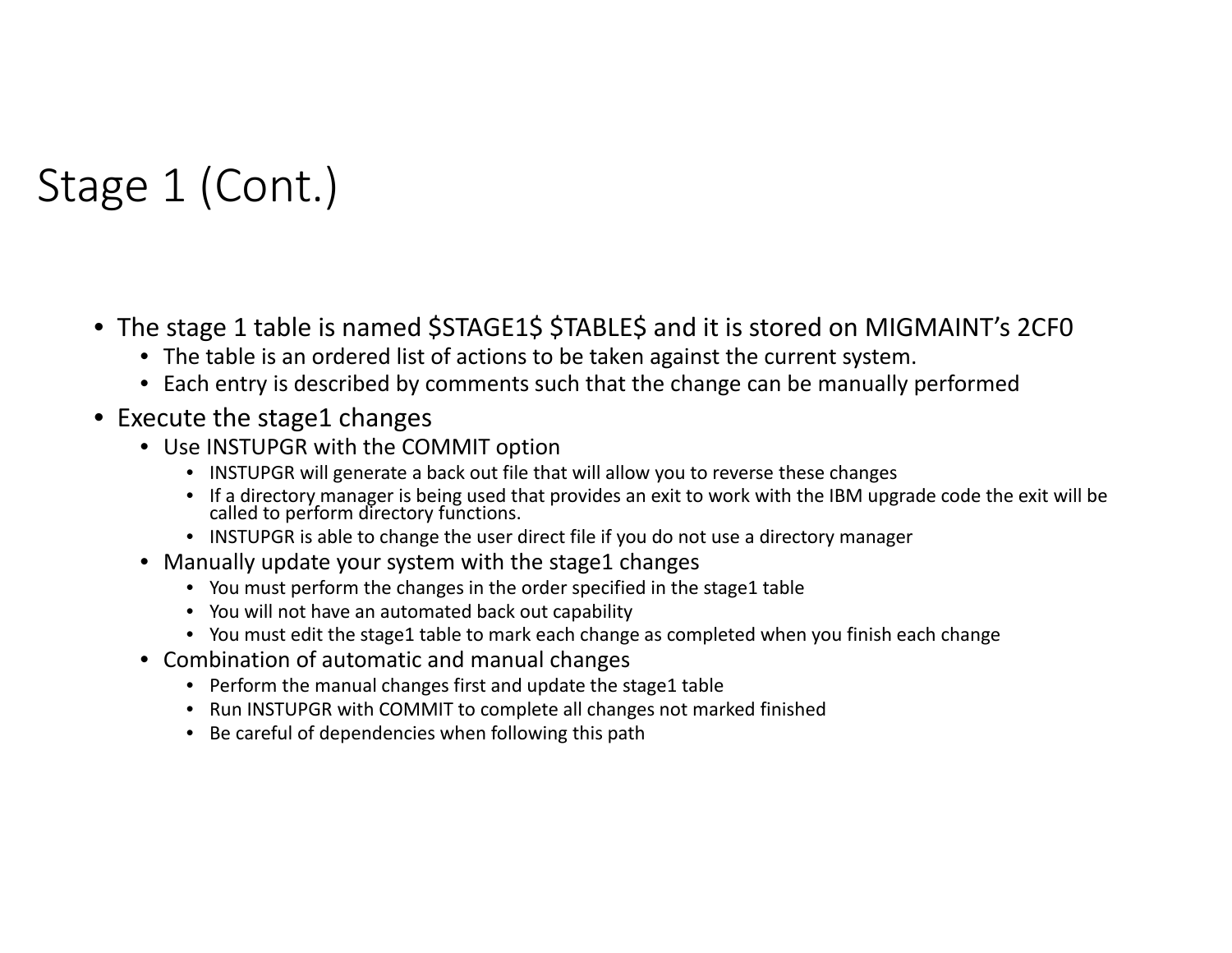# Stage 1 (Cont.)

- All stage1 changes must be successfully completed before moving to Stage2.
- After completing all stage1 changes manually:
	- Run INSTUPGR stage1 (commit done
- Post stage1 directory considerations
	- Updating a member of a cluster and directory manager is not used
		- Bring changed directory online to all cluster members with DIRECTXA command
		- Run DIRECTXA on all cluster members if directory manager did not provide an exit for INSTUPGR
	- For non-SSI, or one member SSI cluster, or first member of an SSI cluster
		- Copy configured DIRMAINT files from 6VMDIR20 or 6VMDIR30 to 6VMDIR40 (491, 492, 11F, and 41F).
		- Copy DVHPROFA DIRMSAT \* files from 6VMDIR20 or 6VMDIR30 491 and 492 to 6VMDIR40 491 and 492
		- Make sure new userids such as MAINT640 are in AUTHFOR CONTROL if needed
		- Recycle all DIRMAINT servers (i.e. DIRMAINT, DIRMSATx, DATAMOVE, DATAMOVx) to begin using the 6.4 DIRMAINT code.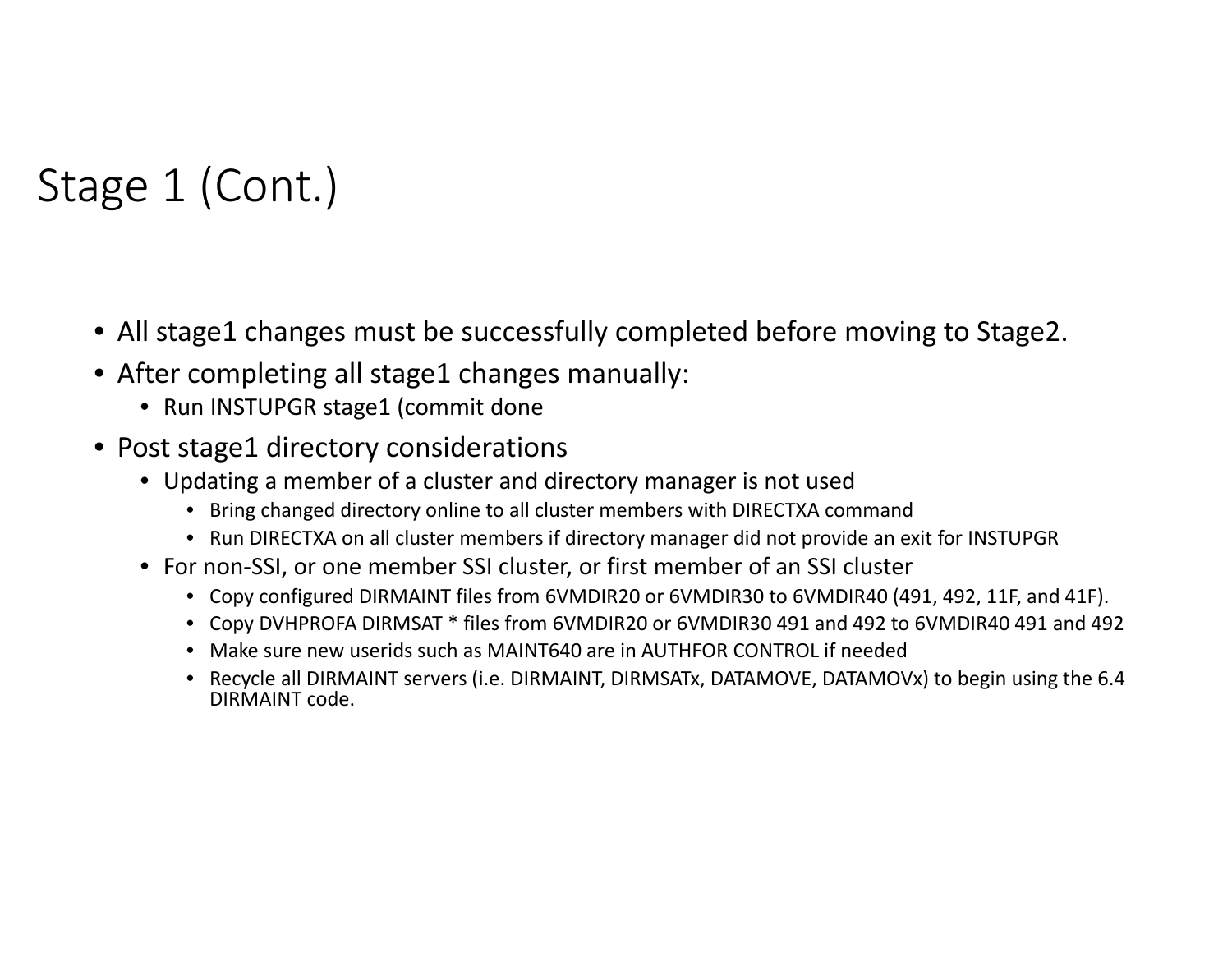# Stage1 (Cont.)

#### • Post stage1 ESM considerations

- Only applies if you are running an ESM
- If running ESM perform these steps prior to preceding DIRMAINT copy steps.
- Ensure MAINT640 is authorized to:
	- Link to any minidisk on the system without a password
	- Perform security authorizations on behalf of other users
	- Perform all SFS admin functions
- Define to ESM new userids added to directory
	- OPNCLOUD, MAINT640, 6VMDIR40, 6VMPTK40, 6VMRAC40, 6VMRSC40, 6VMTCP40, DTCVSW3, DTCVSW4
- Make sure that the userids above have same disk access as the corresponding z/VM 6.2 or 6.3 userids.
- Make sure userids such as RACMAINT, TCPMAINT, DIRMAINT, and MAINT are authorized to link to the new userid minidisks above instead of the 6.2 or 6.3 counterparts
- Review table of indirect links in the z/VM 6.4 Installation Guide Chapter 21 to ensure that necessary ESM changes are made.
- If your ESM manages SFS administrator authorizations make sure that MAINT640 and the SMAPI workers are authorized as admins for VMPSFS, VMSYS, VMSYSR, and VMSYSU
- If your ESM manages CP command authorizations and access to other CP resources
	- Ensure that MAINT640 and 6VMxxx40 userids are properly authorized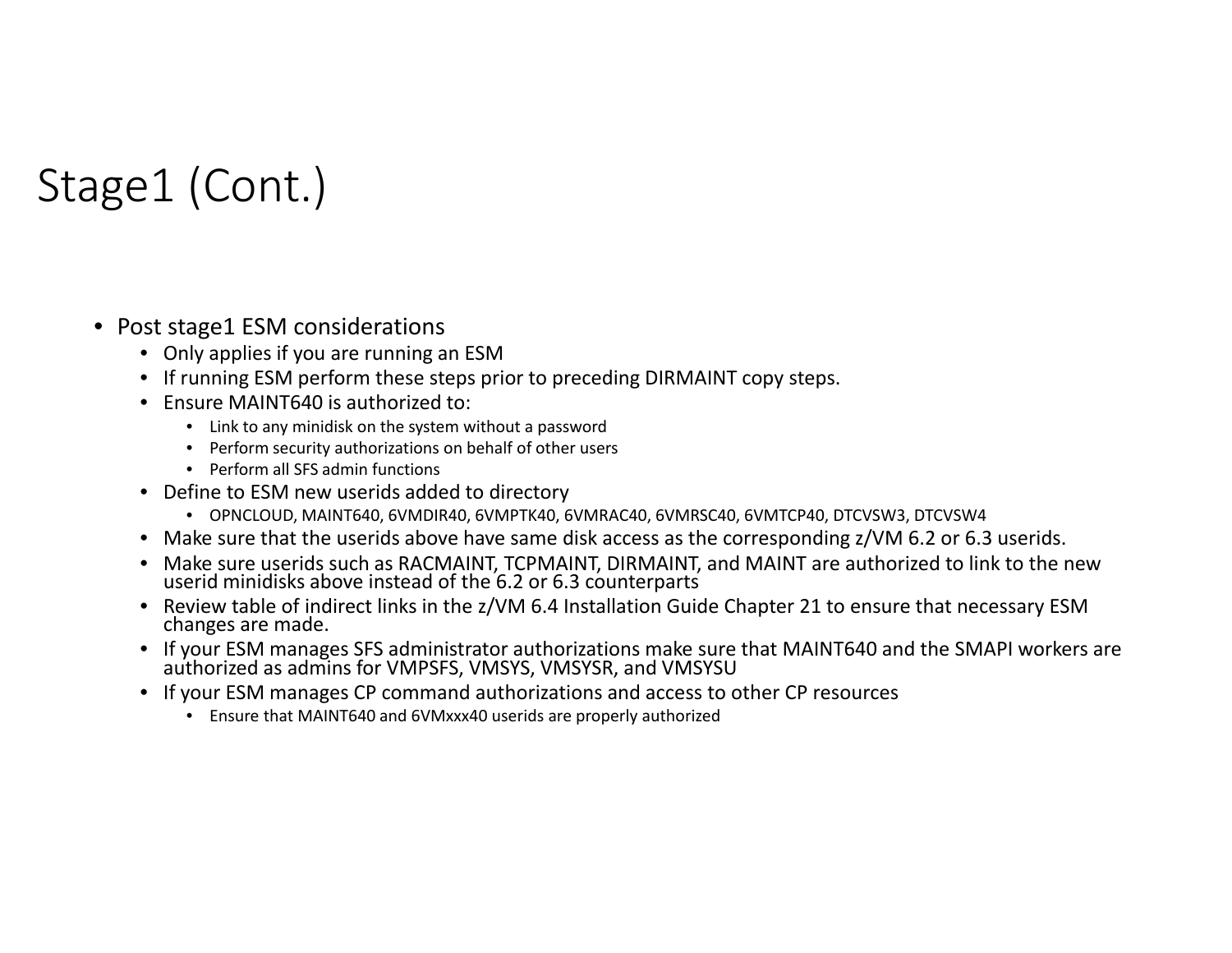# Stage1 (Cont.)

- Rework local modifications
	- This step is not required for the 2<sup>nd</sup> 4<sup>th</sup> member of an SSI cluster to be upgraded
	- Local modifications to components were copied to 6.4 service disks
	- 6.4 VM SYSLMOD table was updated with the local modifications copied to the 6.4 service disks
	- Review and update status of each local modification
	- This step must be performed from MAINT640
	- Use VMFUPDAT SYSLMOD
		- To see if any local modifications need rework
		- To mark local modifications as complete when reworked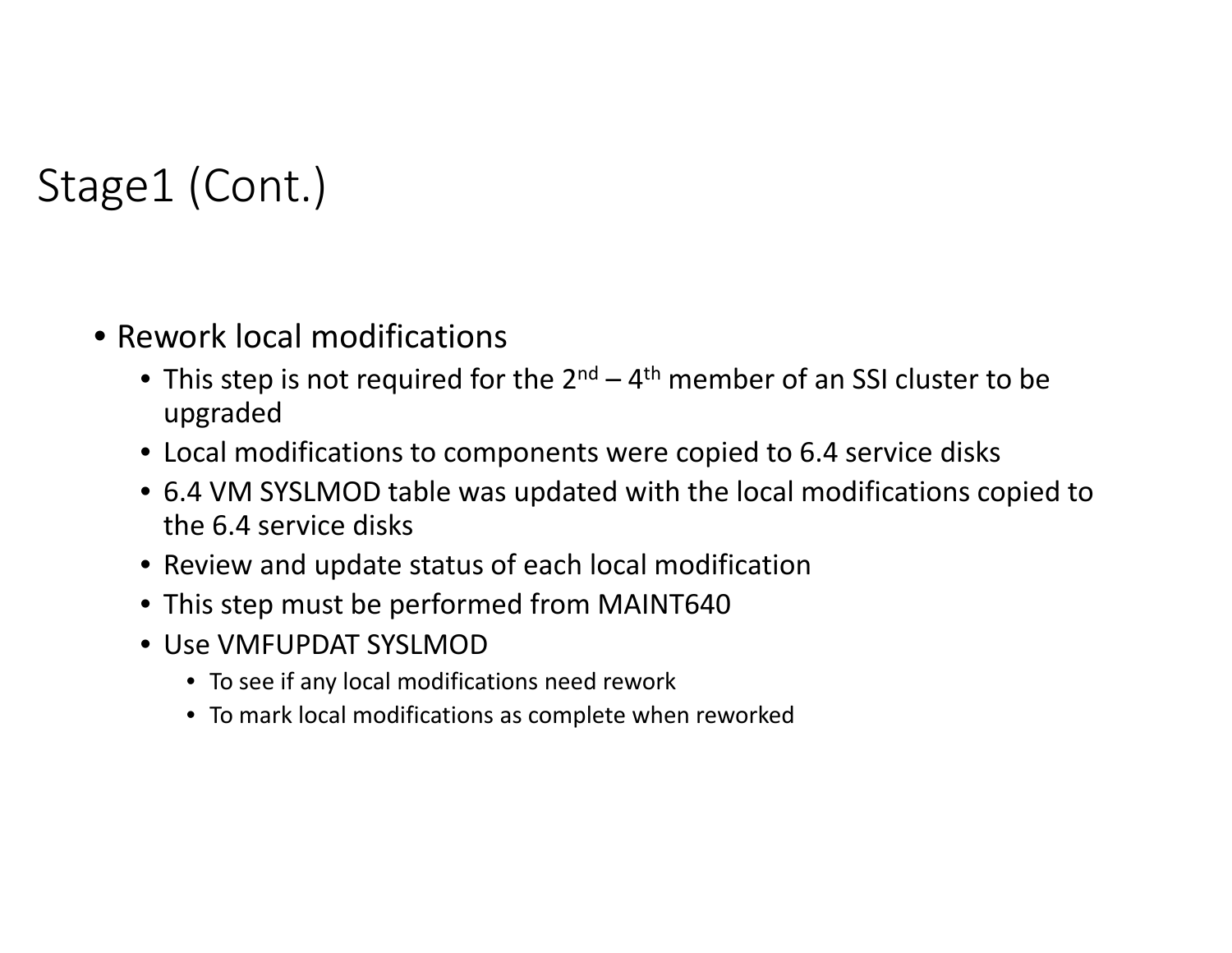#### Stage2

- The changes implemented in stage2 might affect your production workload
	- Best to stop your production workload
	- Also logoff PERFSVM and other users of MONDCSS
	- Logoff service machines such as OPERSYMP, EREP, DISKACNT, TCPIP (and client servers), VSWITCH controllers such as DTCVSW1 and 2, SMAPI virtual machines
		- Logon MIGMAINT from OSA ICC, or integrated 3270 icon to run stage 2
	- Backup the system prior to executing stage2
	- SFS servers should still be running along with directory manager and or security manager servers
- Stage2 moves the new release code into production
	- Replaces content on minidisks such as 190, 193, etc.
- Back out of stage2 requires restoring system backup
- INSTUPGR stage2 (prime
	- Creates the \$STAGE2\$ \$TABLE\$
	- Table resides on MIGMAINT's 2CF0
	- Warnings placed in \$STAGE2\$ \$WRNFILE on MIGMAINT's 2CF0
	- Errors placed in INSTUPGR \$CONSLOG on MIGMAINT's 2CF0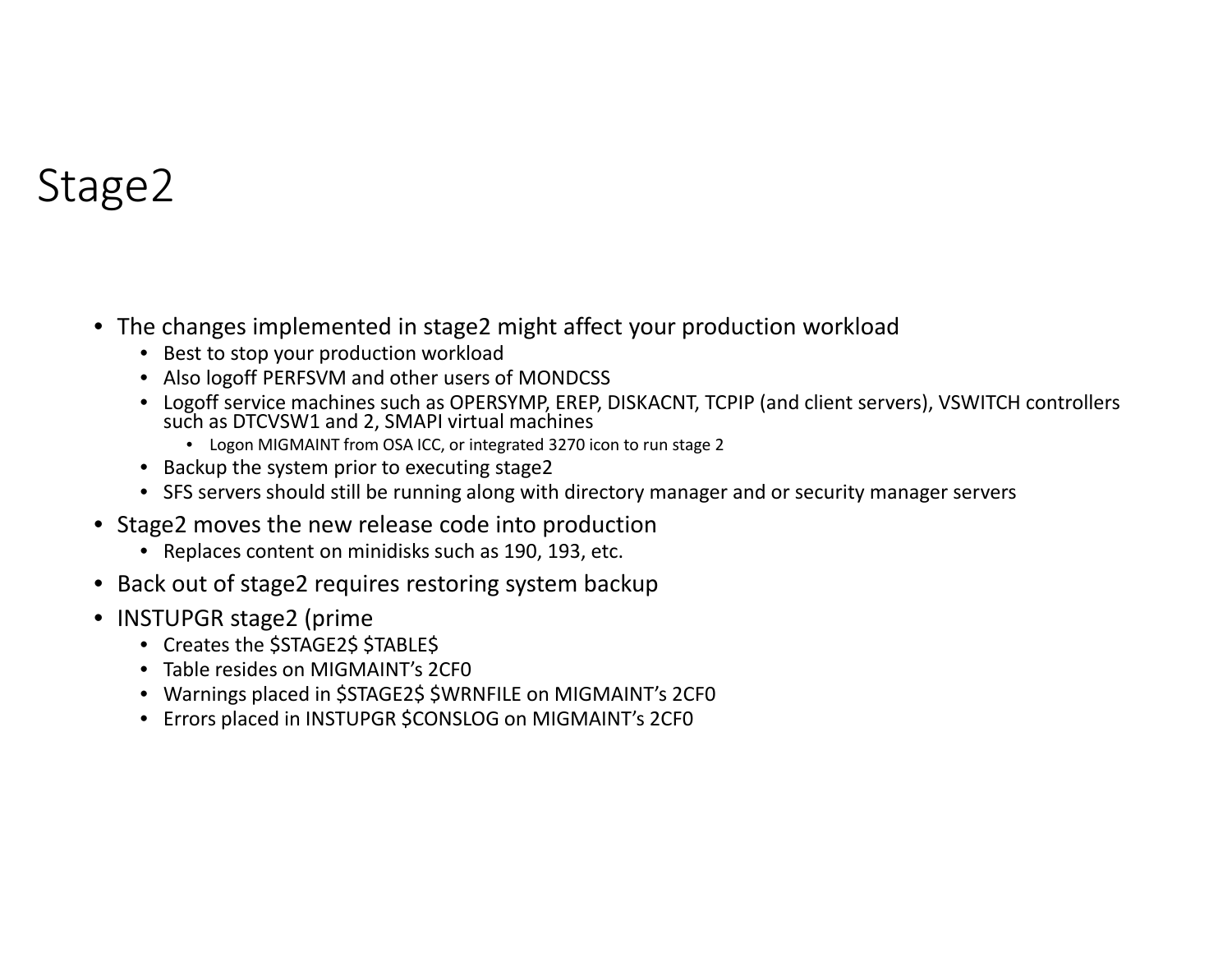# Stage2 (Cont.)

- Move and copy mdisks for 6MVHCD20 to new common volume (6.2 to 6.4 only)
- Delete DHCPD, LPSERVE (6.2 to 6.4 only)
- Erase 6.2 or 6.3 content from minidisks with VMFERASE, then VMFCOPY from 6.4 minidisks
	- 190, 193, 19E, 19D
	- Copy from 6.4 alternate minidisks
- Erase 6.2 or 6.3 content from TCPMAINT 591, 592 and copy from 6VMTCP40 491 and 492
- Erase 6.2 or 6.3 content from PERFSVM 201 and copy from 6VMPTK40 200
- Copy customized files for VMSES, CP, DVF, REXX, AVS, GCS, TSAF, CMS, TCPIP, RSCS, DIRM, RACF, PERFKIT
	- If file has been customized copy new 6.4 file to new name on target alternate minidisk
	- For example copy 6.4 sample file to 6.2 or 6.3 TCPMAINT 491
- Copy updated VMSES inventory files
- VMFINS BUILD (SERVICED
	- REXX, CMS, CP, GCS, DVF, AVS, TSAF, TCPIP, RSCS, DIRM, RACF, PERFTK
- BLDNUC
	- CMS, GCS, CP, RACF
- PUT2PROD
- PUT2PROD SEGMENTS ALL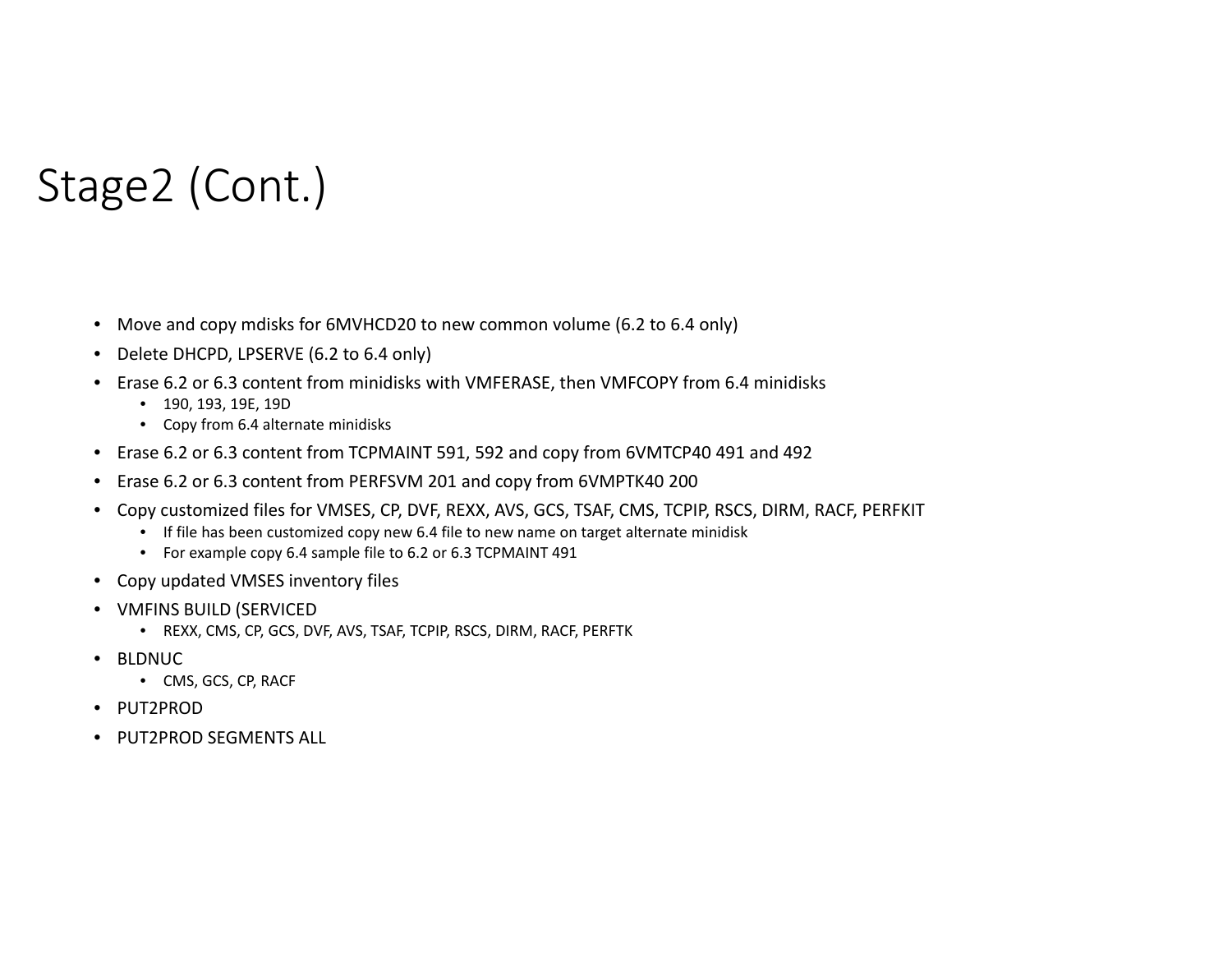# Stage2 (Cont.)

- Implement stage2 changes
- Automatically
	- INSTUPGR stage2 (COMMIT
- Manually
	- Follow implementation steps written as comments in stage2 table
	- Order of items in table must be followed
	- Update table items when complete
- Manual and Automatic
	- Manually implement some tasks in table
	- Must follow order of table
	- INSTUPGR stage2 (COMMIT to automatically process all entries not marked complete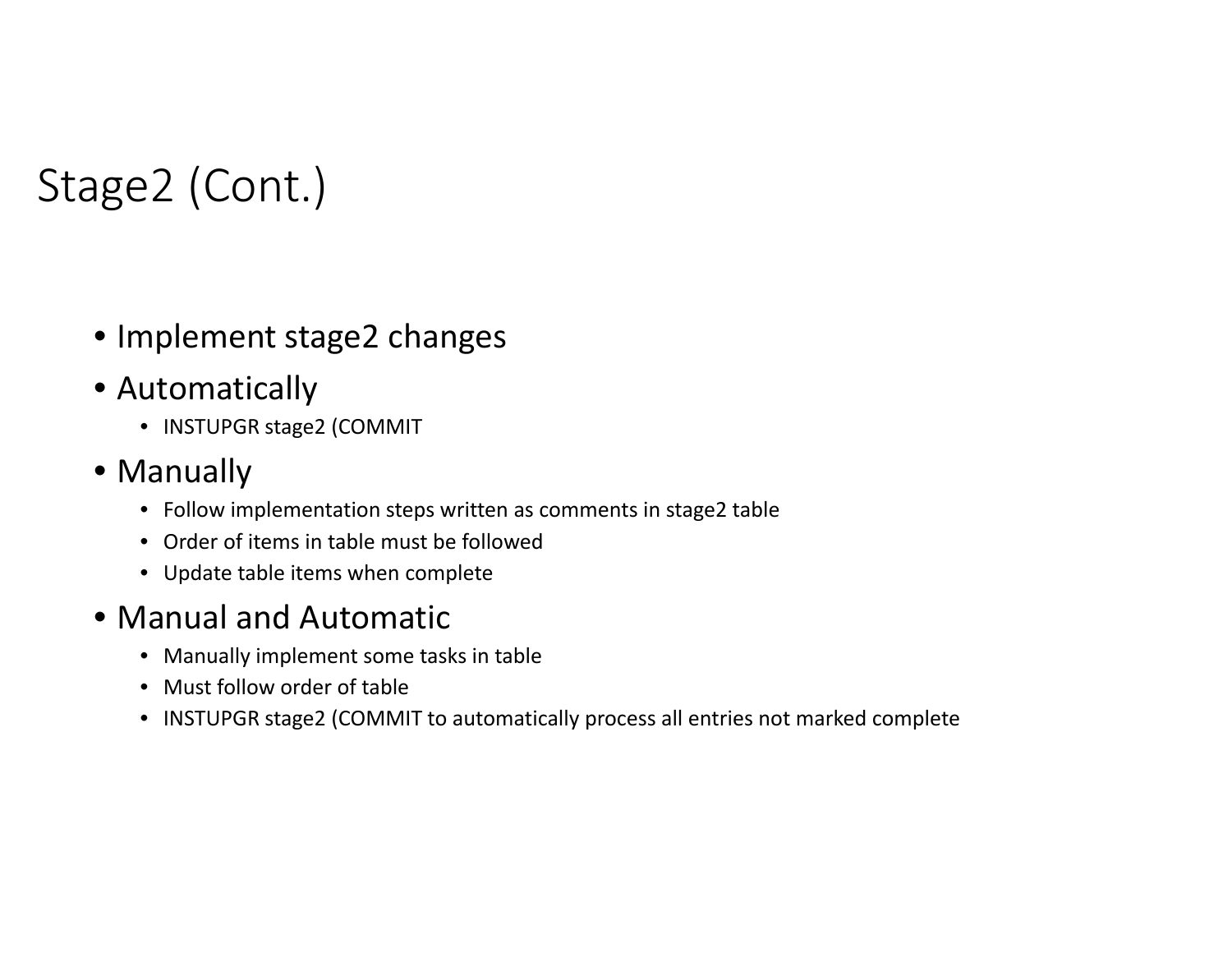# Finish Upgrade Installation

- Directory
	- If upgrading a member of an SSI cluster make sure directory is put online on all other members
	- Verify definitions added to directory comply with your local standards (i.e. minidisk passwords, etc)
- SYSTEM CONFIG
	- Review changes under "Upgrade Statements" comment at end of file
		- User\_Volume statements
		- Product enable records
	- Make sure new volumes added to the 6.2 or 6.3 system before upgrade began are in appropriate User\_Volume statement
		- New volume for OPNCLOUD
		- New common volume for 6VMDIR40
- \$WRNFILE Messages
	- Created on MIGMAINT 2CF0 minidisk by INSTUPGR
	- Edevice warnings
	- Customizable file warnings
	- Warnings for parts residing on PMAINT 551
	- HCD warnings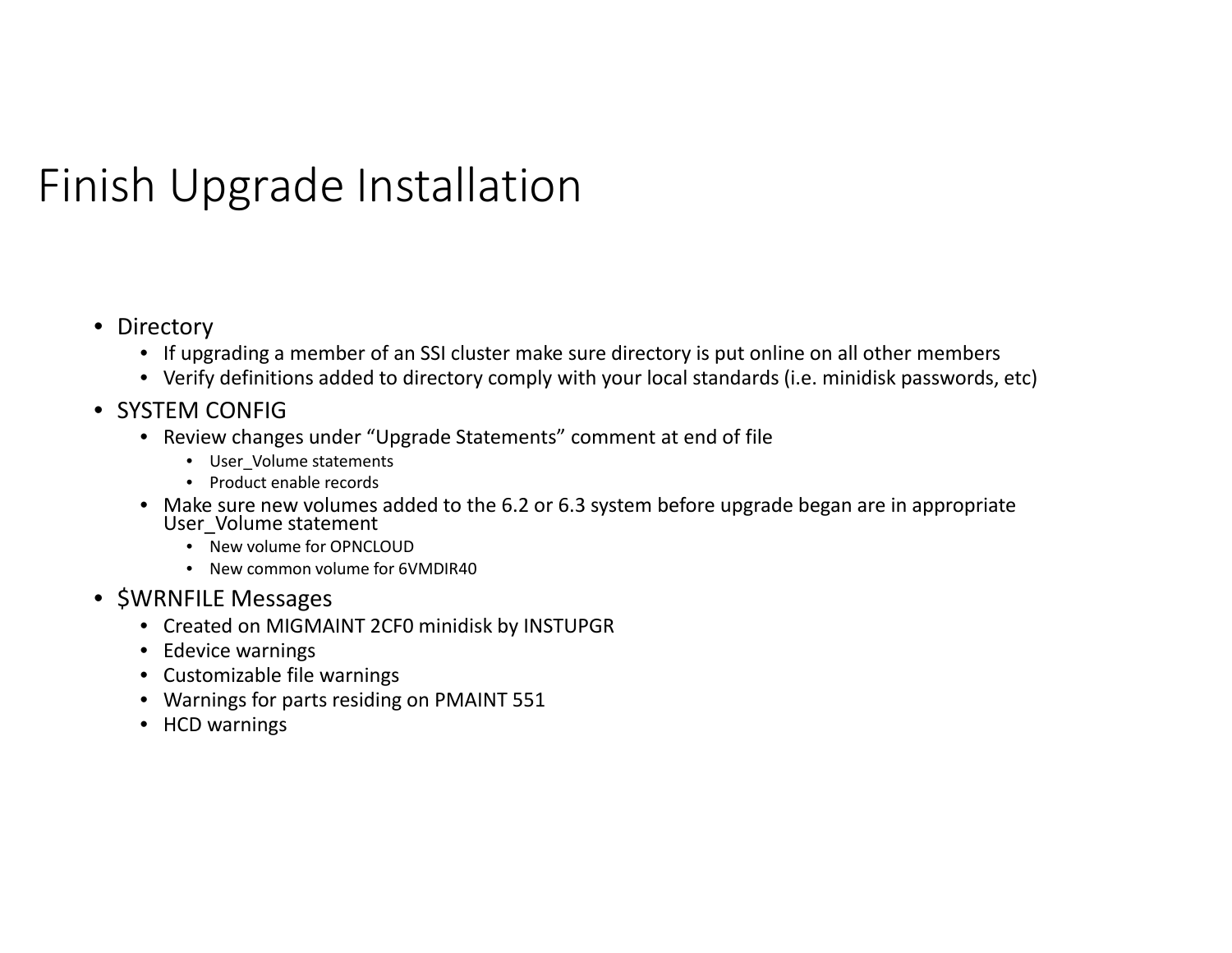# Finish Upgrade Installation (Cont).

- Delete obsolete saved segments (migration from 6.2 only)
	- helpseg
	- nslameng
	- These were shipped with 6.2 and are no longer used
	- Use purge nss name helpseg and purge nss name nlsameng commands
- Shutdown and IPL upgraded system
	- If running ESM other than RACF consult vendor documentation prior to shutdown for any special requirements before IPLing
	- If using RACF
		- Test disks updated with new level of code
		- On IPL bring up test RACF/VM server (RACMAINT)
		- Move updated code to production RACF server
- Use MIGR51D for licensed products that are not preinstalled on the system DDR
	- E.g. High Level Assembler
	- System software inventory files not updated for these products
	- Involves also merging segmap information and rebuilding segments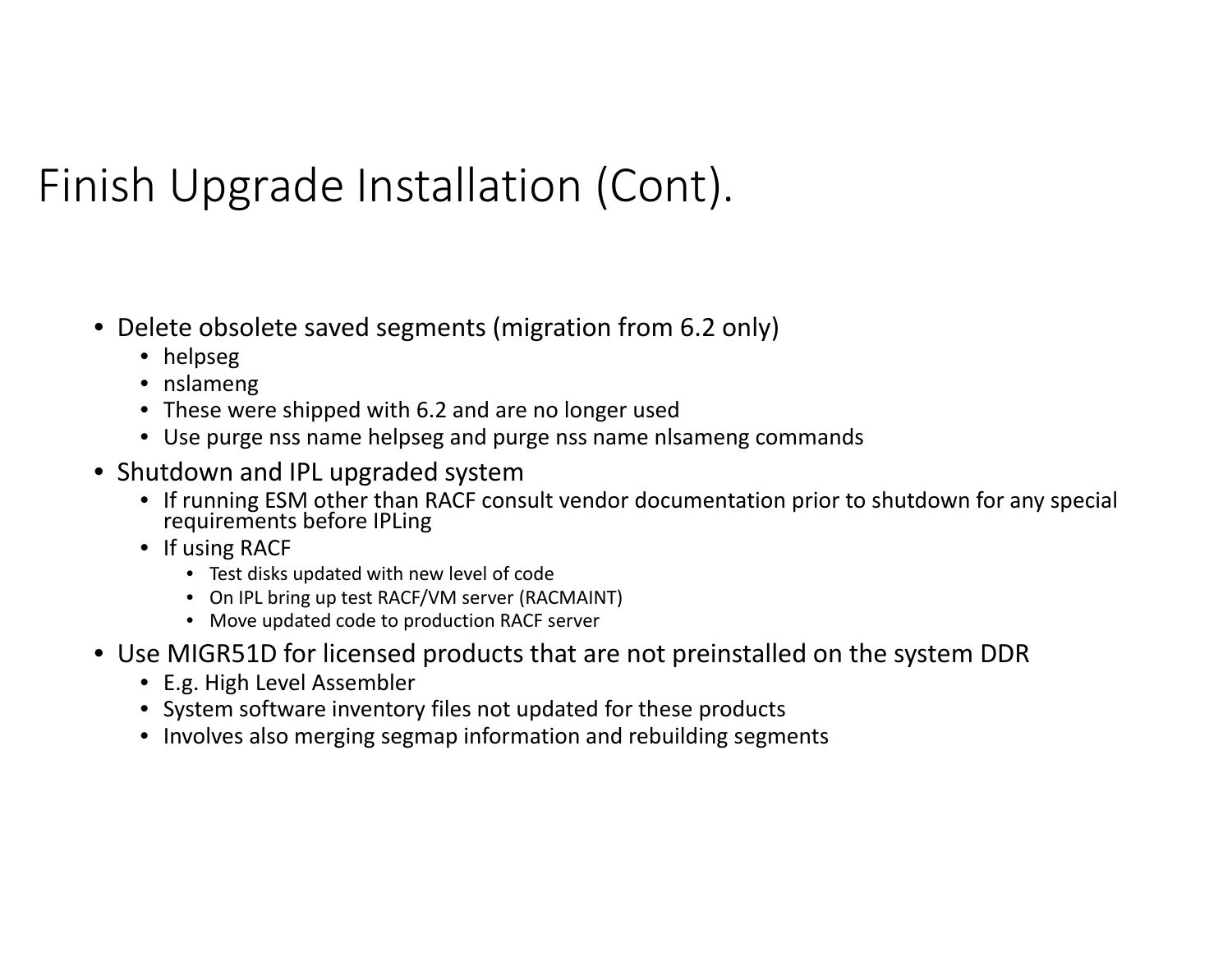# Finish Upgrade Installation (Cont).

- Change default passwords for new virtual machine definitions added to directory
- If you have created stand alone dump in the past it will need to be recreated
	- Create a tape using the z/VM 6.4 program
	- Use the new utility SDINST to dump to DASD
	- z/VM 6.2 release stand alone dump should not be used with z/VM 6.4
- Review links in directory for non-IBM virtual machines that might link to release specific minidisks
	- E.G. links to 6VMPTK20 or 6VMPTK30 200 and 29D for perfkit usage
- Review new program directories for any additional configuration steps needed for new levels of the enabled pre-installed features
- Return work volumes to DASD pool
- If DIRMAINT is used disable old level (i.e. 6VMDIR20, or 6VMDIR30)
	- If this is first member of an SSI cluster consider manually moving the 630 or 640 level of DIRMAINT help files to other members not yet upgraded
- Create final backup of system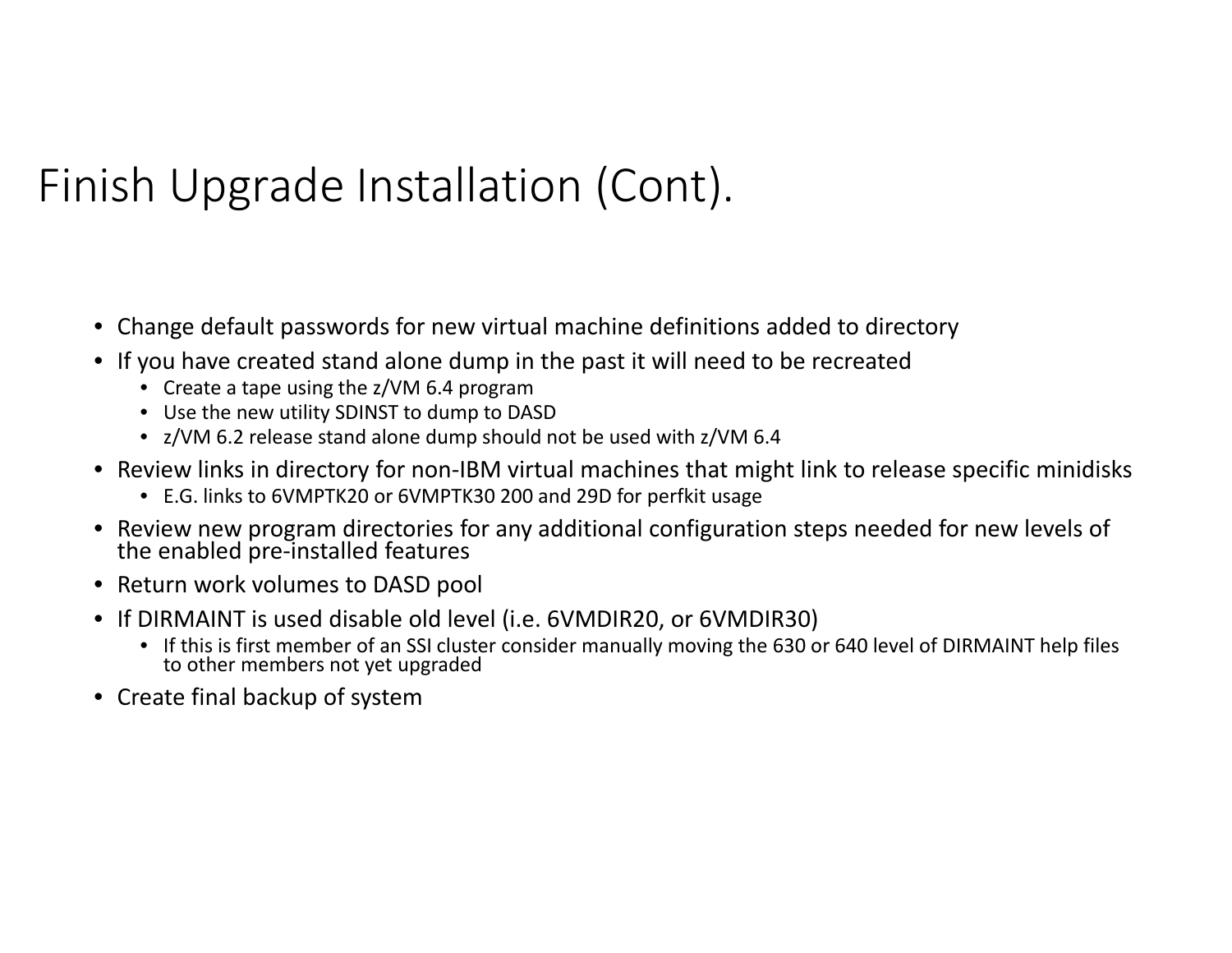Remove Old Release

- Only do this step if upgraded non-SSI 6.2 or 6.3 system or completed upgrading last member of an SSI cluster
- Remove old release level userids no longer used on the 6.4 system
	- MAINT620, 6VMDIR20, 6VMPTK20, 6VMRAC20, 6VMRSC20, 6VMTCP20 or corresponding xxxxxx30 userids
	- Do not delete 6VMLEN20 or 6VMHCD20 these continue to be used in the 6.4 system
	- Remove from the user directory and shared filepool servers (if applicable)
- When old release volumes no longer contain minidisks they can be returned to DASD pool
- Update SYSTEM CONFIG
	- Remove product enable records for old pre-installed features no longer used
	- 6VMPTK20, 6VMRAC20, 6VMRSC20 or xxxxxx30 versions
	- Set old features to DISABLED on the system
	- Note: DIRMAINT (if used) was already disabled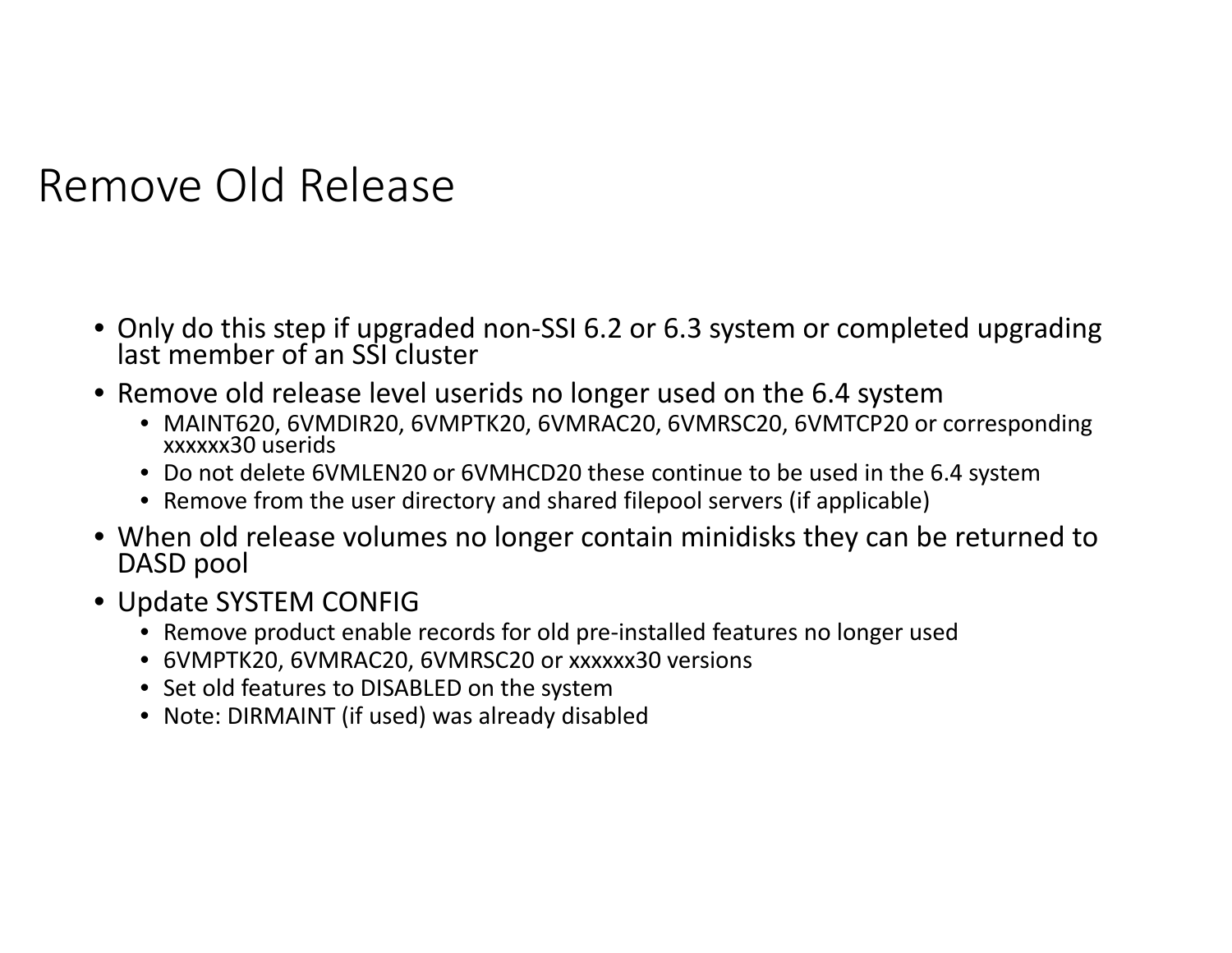#### Life In a Mixed Release Cluster

- Need to make sure that common utilities are at the highest release level in<br>the cluster
	- Utilities maintained on PMAINT 550/551 mdisks
- Install new service on z/VM 6.2 members to support highest release level processing
	- VM65317 VMSES
		- UM34006 not currently on any RSU
		- http://www.vm.ibm.com/service/tips/vm65317.pdf (for pubs changes)
	- VM65318 CP
		- UM34029 on RSU 1302
	- VM65319 CMS
		- UM34030 on RSU 1302
	- VM65320 RACF VM
		- UV61196 not currently on any RSU